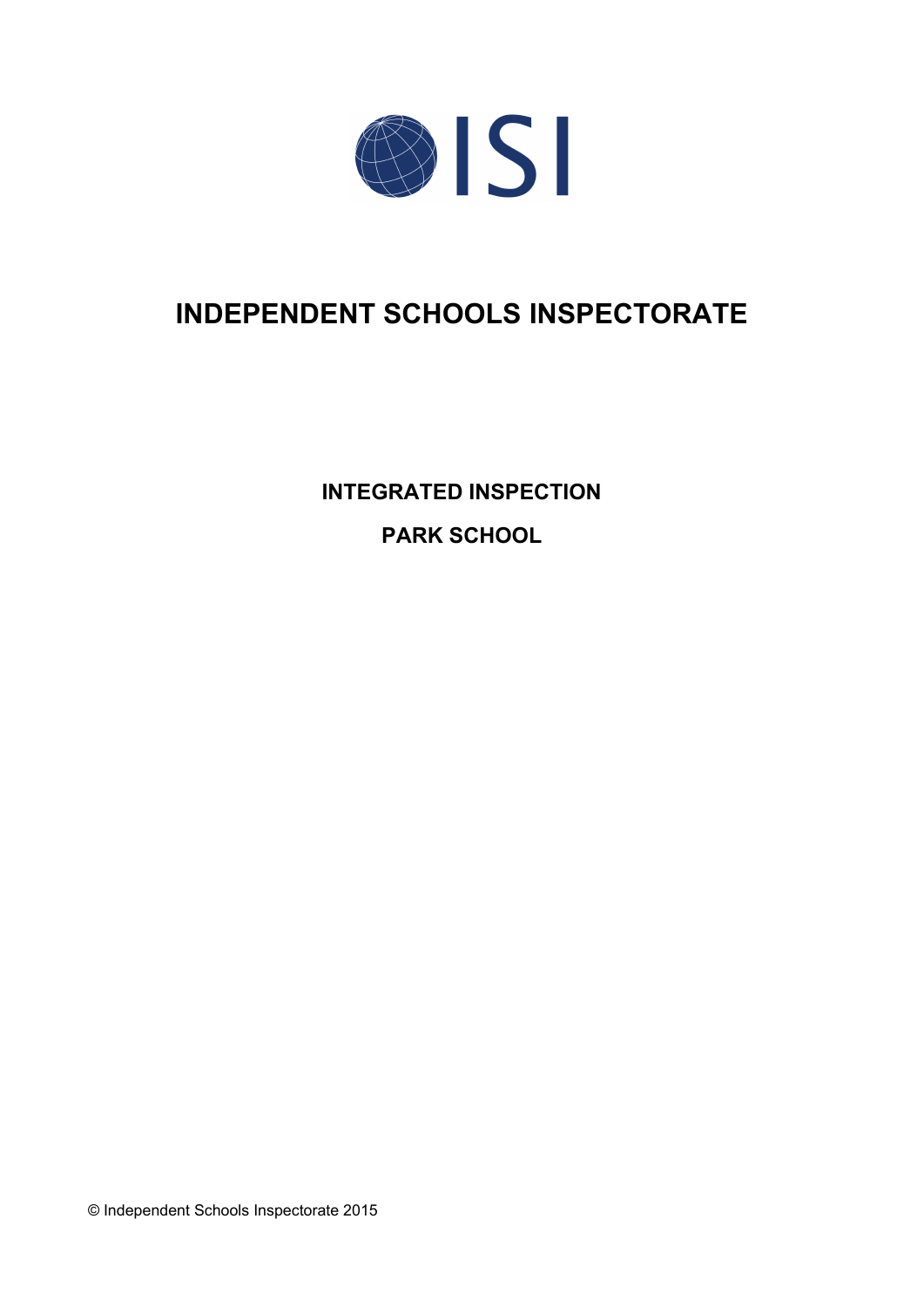# **INDEPENDENT SCHOOLS INSPECTORATE**

# **Park School**

| <b>Full Name of School</b>    | <b>Park School</b>                                                                                               |
|-------------------------------|------------------------------------------------------------------------------------------------------------------|
| <b>DfE</b> Number             | 837/6000                                                                                                         |
| <b>EYFS Number</b>            | EY471279                                                                                                         |
| <b>Address</b>                | <b>Park School</b><br><b>43 Queens Park South Drive</b><br><b>Bournemouth</b><br><b>Dorset</b><br><b>BH8 9BJ</b> |
| <b>Telephone Number</b>       | 01202 396640                                                                                                     |
| <b>Fax Number</b>             | 01202 392705                                                                                                     |
| <b>Email Address</b>          | headmaster@parkschool.co.uk                                                                                      |
| Head                          | <b>Mr Andrew Edwards</b>                                                                                         |
| Proprietor                    | <b>Mr Murray Smyth</b>                                                                                           |
| Age Range                     | 2 to 11                                                                                                          |
| <b>Total Number of Pupils</b> | 376                                                                                                              |
| <b>Gender of Pupils</b>       | Mixed (191 boys; 185 girls)                                                                                      |
| Numbers by Age                | 0-2 (EYFS): <b>20</b><br>$5-11: 238$                                                                             |
|                               | 3-5 (EYFS): 118                                                                                                  |
| Head of EYFS Setting          | <b>Mrs Suzanne Moyse-Bartlett</b>                                                                                |
| <b>EYFS Gender</b>            | <b>Mixed</b>                                                                                                     |
| <b>Inspection Dates</b>       | 09 Jun 2015 to 12 Jun 2015                                                                                       |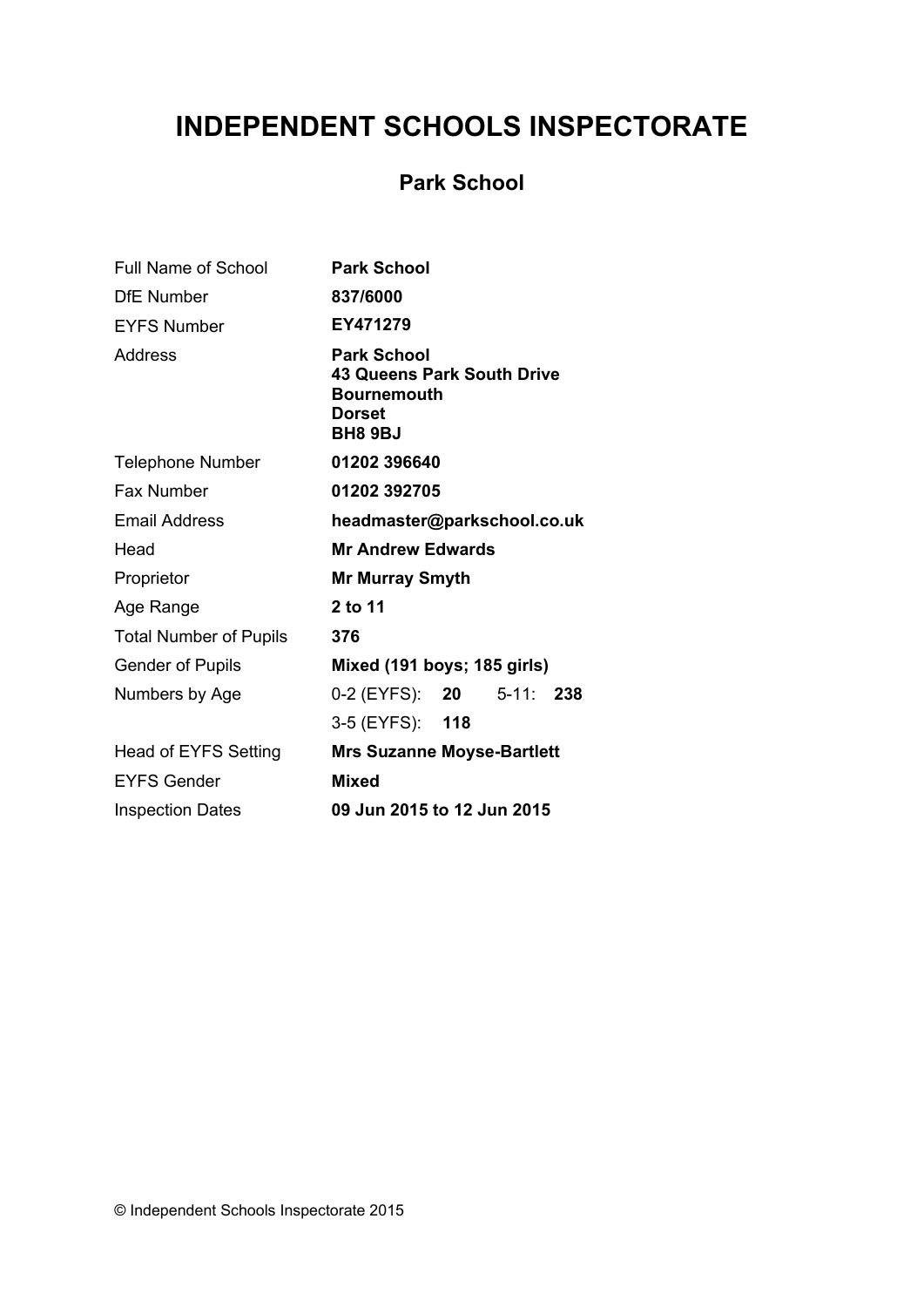## **PREFACE**

This inspection report follows the *ISI schedule,* which occupies a period of four continuous days in the school. The previous ISI inspection was in June 2009.

The Independent Schools Inspectorate (ISI) is the body approved by the Secretary of State for the purpose of inspecting schools belonging to the Independent Schools Council (ISC) Associations and reporting on compliance with the Education (Independent School Standards) Regulations 2014. The range of these Regulations can be viewed on the website [www.legislation.gov.uk](http://www.legislation.gov.uk). Additionally, inspections will consider the school's accessibility plan under Schedule 10 of the Equality Act 2010 and the ban on corporal punishment introduced by the School Standards and Framework Act 1998.

The inspection was also carried out under the arrangements of the ISC Associations for the maintenance and improvement of the quality of their membership.

ISI is also approved to inspect the Early Years Foundation Stage (EYFS), which was introduced in September 2008 and applies to all children in England from birth to 31 August following their fifth birthday. This report evaluates the extent to which the setting fulfils the requirements of the Early Years Foundation Stage Statutory Framework published by the Department for Education (DfE) and follows the requirements of the Childcare Act 2006 as subsequently amended.

The inspection of the school is from an educational perspective and provides limited inspection of other aspects, although inspectors comment on any significant hazards or problems they encounter which have an adverse impact on children. The inspection does not include:

- (i) an exhaustive health and safety audit
- (ii) an in-depth examination of the structural condition of the school, its services or other physical features
- (iii) an investigation of the financial viability of the school or its accounting procedures
- (iv) an in-depth investigation of the school's compliance with employment law.

Inspectors may be aware of individual safeguarding concerns, allegations and complaints as part of the inspection process. Such matters will not usually be referred to in the published report but will have been considered by the team in reaching their judgements.

Both Ofsted and ISI inspect and report on the Independent School Standards Regulations. However, they apply different frameworks and have different criteria for judging school quality that are suited to the different types of schools they inspect. Both use a four point scale when making judgements of quality but, whilst the ISI terminology reflects quality judgements that are at least equivalent to those used by Ofsted, they also reflect the differences in approach. ISI reports do not provide a single overarching judgement for the school but instead give a clear judgement on each aspect of the school's work at the beginning of each section. **These headline statements must include one of the ISI descriptors 'excellent', 'good', 'sound' or 'unsatisfactory', and where Achievement is 'exceptional' that term may be used for the top grade.** Elsewhere in the report, inspectors may use a range of different adjectives to make judgements. **For EYFS registered provision (for pupils aged under three), reports are required to use the same terminology ('outstanding', 'good', 'requires improvement' and 'inadequate') as Ofsted reports.**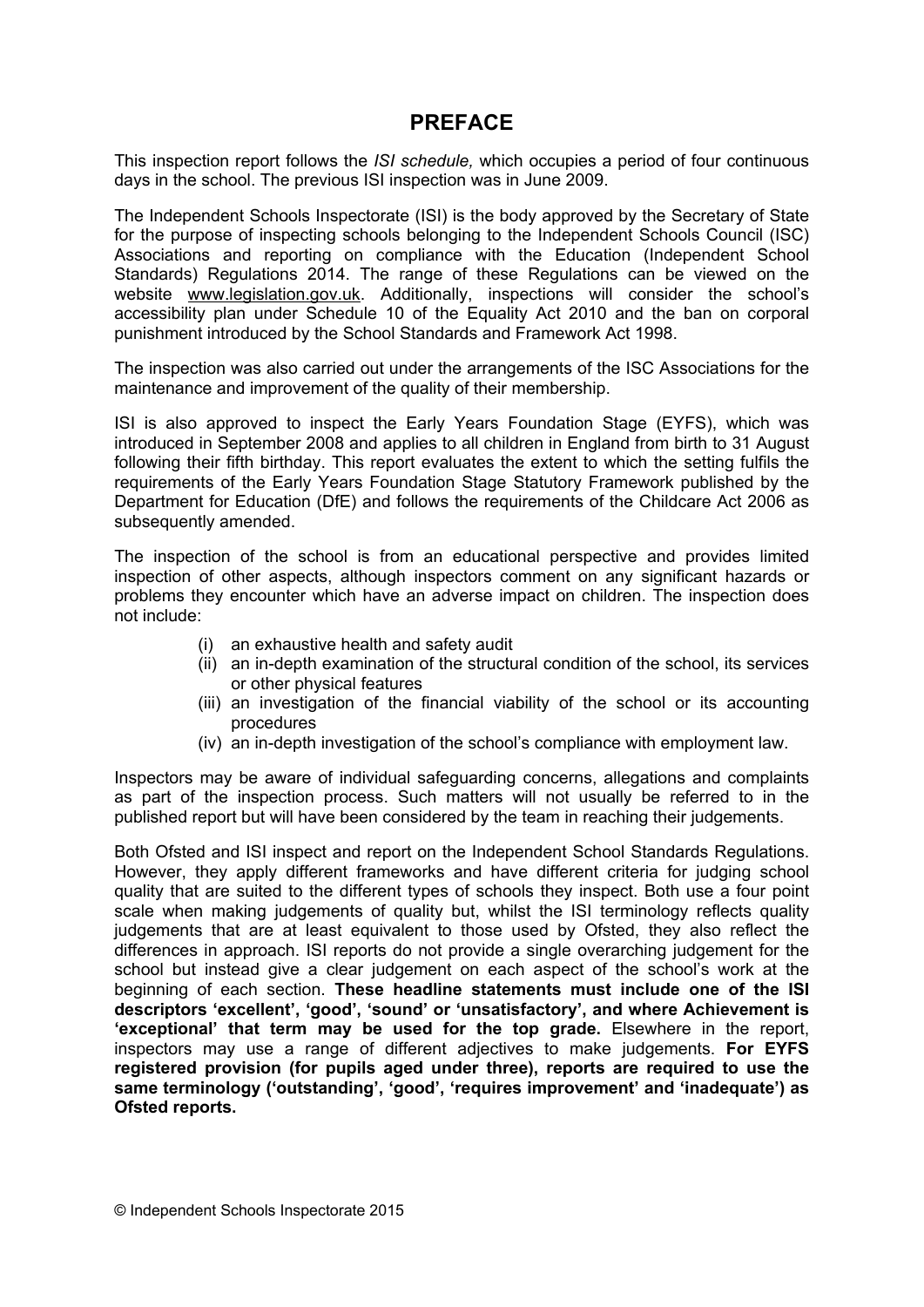# **INSPECTION EVIDENCE**

The inspectors observed lessons, conducted formal interviews with pupils and examined samples of pupils' work. They held discussions with senior members of staff and with the proprietor, observed a sample of the extra-curricular activities that occurred during the inspection period, and attended registration sessions and assemblies. Inspectors visited the facilities for sick or injured pupils. The responses of parents and pupils to pre-inspection questionnaires were analysed, and the inspectors examined regulatory documentation made available by the school.

#### **Inspectors**

| Mr William Ibbetson-Price | <b>Reporting Inspector</b>                      |
|---------------------------|-------------------------------------------------|
| Mr Adrian Hathaway        | Team Inspector (Head of Boarding, IAPS school)  |
| Mr Benjamin Moir          | Team Inspector (Director of Sport, IAPS school) |
| Mrs Claire Osborn         | Team Inspector (Head, ISA school)               |
| Mrs Angela Russell        | Co-ordinating Inspector for Early Years         |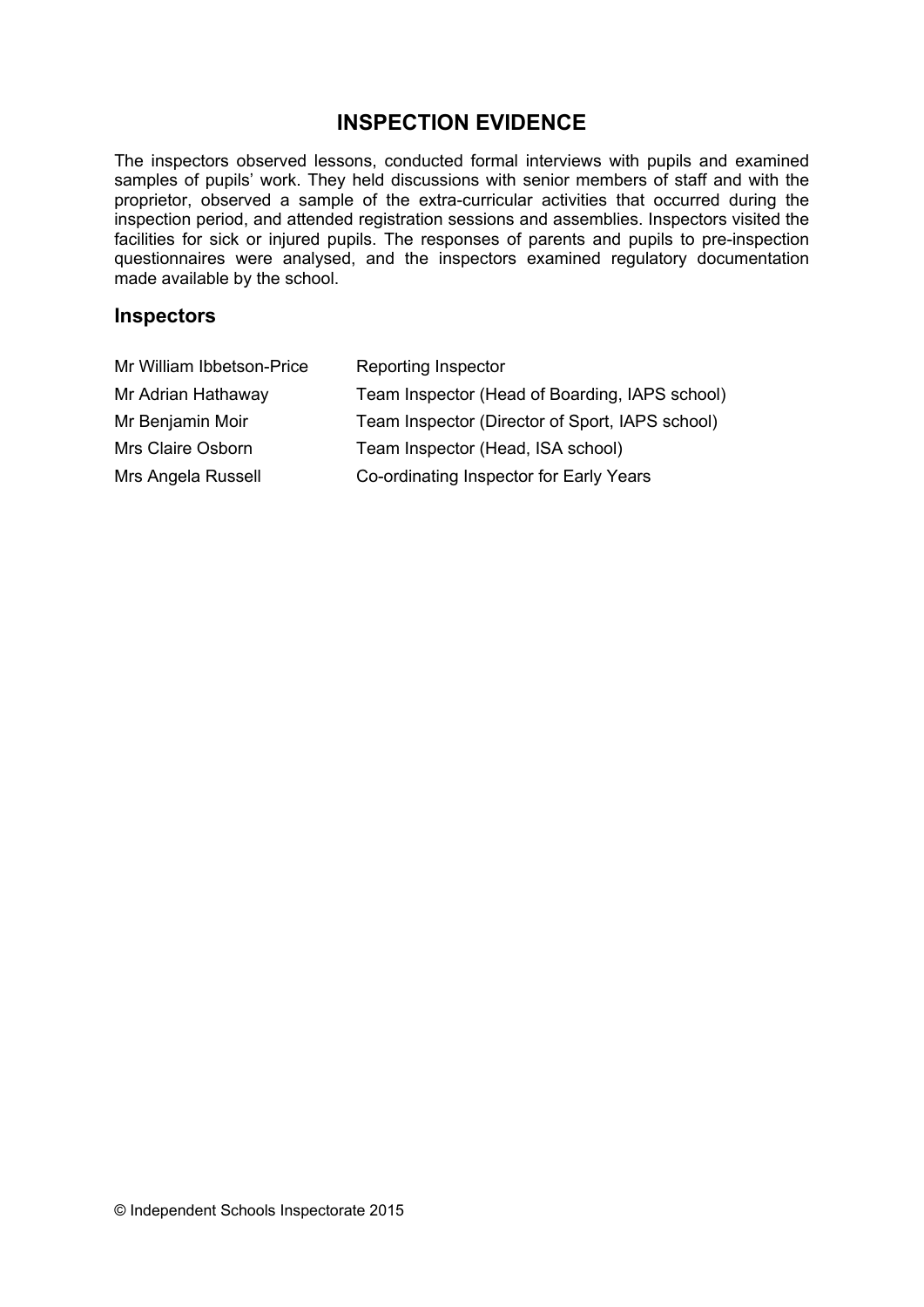# **CONTENTS**

Page

| 1            | THE CHARACTERISTICS OF THE SCHOOL                                                                                 | 1  |
|--------------|-------------------------------------------------------------------------------------------------------------------|----|
| $\mathbf{2}$ | THE SUCCESS OF THE SCHOOL                                                                                         | 2  |
| (a)          | <b>Main findings</b>                                                                                              | 2  |
|              | (b) Action points                                                                                                 | 3  |
|              | (i) Compliance with regulatory requirements                                                                       | 3  |
|              | (ii) Recommendations for further improvement                                                                      | 3  |
| 3            | THE QUALITY OF ACADEMIC AND OTHER ACHIEVEMENTS                                                                    | 4  |
| (a)          | The quality of the pupils' achievements and learning                                                              | 4  |
| (b)          | The contribution of curricular and extra-curricular provision (including<br>community links of benefit to pupils) | 5  |
| (c)          | The contribution of teaching                                                                                      | 6  |
| 4            | THE QUALITY OF THE PUPILS' PERSONAL DEVELOPMENT                                                                   | 8  |
| (a)          | The spiritual, moral, social and cultural development of the pupils                                               | 8  |
| (b)          | The contribution of arrangements for pastoral care                                                                | 9  |
| (c)          | The contribution of arrangements for welfare, health and safety                                                   | 10 |
| 5            | THE EFFECTIVENESS OF GOVERNANCE, LEADERSHIP AND<br><b>MANAGEMENT</b>                                              | 11 |
| (a)          | The quality of governance                                                                                         | 11 |
| (b)          | The quality of leadership and management, including links with parents, carers<br>and guardians                   | 11 |
| 6            | THE EFFECTIVENESS OF THE EARLY YEARS FOUNDATION<br><b>STAGE</b>                                                   | 14 |
| (a)          | How well the early years provision meets the needs of the range of children                                       |    |
|              | who attend                                                                                                        | 14 |
| (b)          | The contribution of the early years provision to children's well-being                                            | 15 |
| (c)          | The leadership and management of the early years provision                                                        | 15 |
| (d)          | The overall quality and standards of the early years provision                                                    | 16 |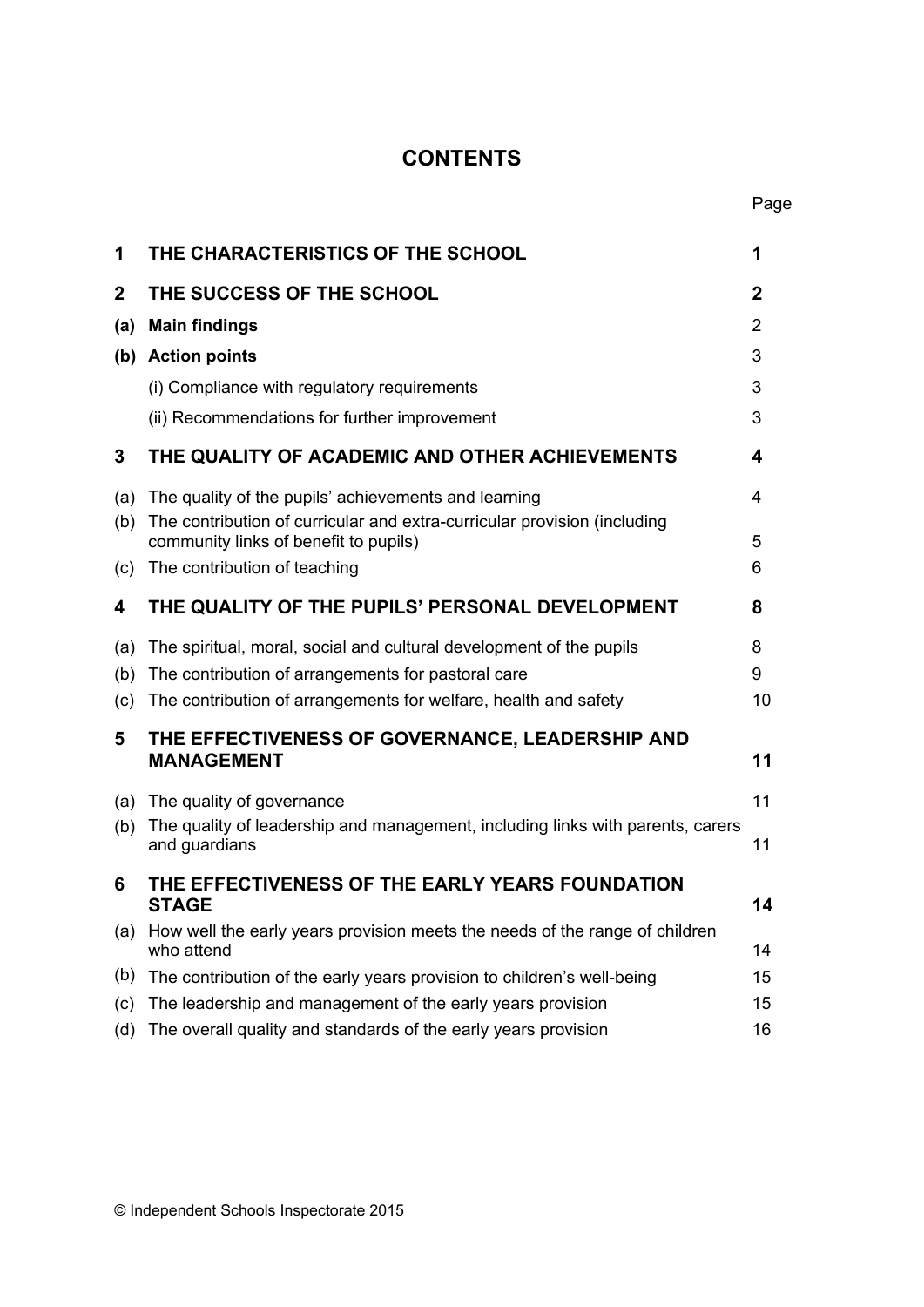# **1. THE CHARACTERISTICS OF THE SCHOOL**

- 1.1 Park School was founded in 1928 and is a co-educational day school for pupils aged from 2 to 11. It is a proprietorial school, acquired by the current owners in 1992. The school is set within a spacious site on the outskirts of Bournemouth. It is based around four large detached houses with some recent additions that provide facilities including a sports hall, art and music rooms, a dining hall and additional classrooms. The school makes use of nearby sports facilities to supplement its own grounds. The Early Years Foundation Stage (EYFS) is a registered setting and is located on the ground floors of two of the school buildings. It has direct access to outdoor play and learning areas.
- 1.2 The school aims to create a happy, secure and supportive environment within which pupils are well educated. It seeks to provide a broad curriculum alongside a wide range of extra-curricular opportunities, with the aim of nurturing the skills, abilities and talents of each individual, so developing confident and self-reliant pupils who have a sense of their own worth and an awareness of the needs of others. The school sets out to place emphasis upon the importance of hard work, high personal standards and respect for others.
- 1.3 The ability profile of the school is above the national average, with a notable proportion of pupils being of well above average ability. Pupils come predominantly from business and professional families who live within a few miles of the school. The majority of the pupils are of white British origin, with a range of ethnic minorities also represented, reflecting the multi-cultural population of Bournemouth.
- 1.4 At the time of the inspection there were 376 pupils on roll: 191 boys and 185 girls. There were 138 pupils in the EYFS, 91 of whom attended part-time. The school has identified 23 pupils with special educational needs and/or disabilities (SEND), all of whom receive additional learning support. No pupils have a statement of special educational needs or an education, health and care plan. Nineteen pupils have English as an additional language (EAL), one of whom receive additional language support.
- 1.5 National Curriculum nomenclature is used throughout this report to refer to year groups in the school.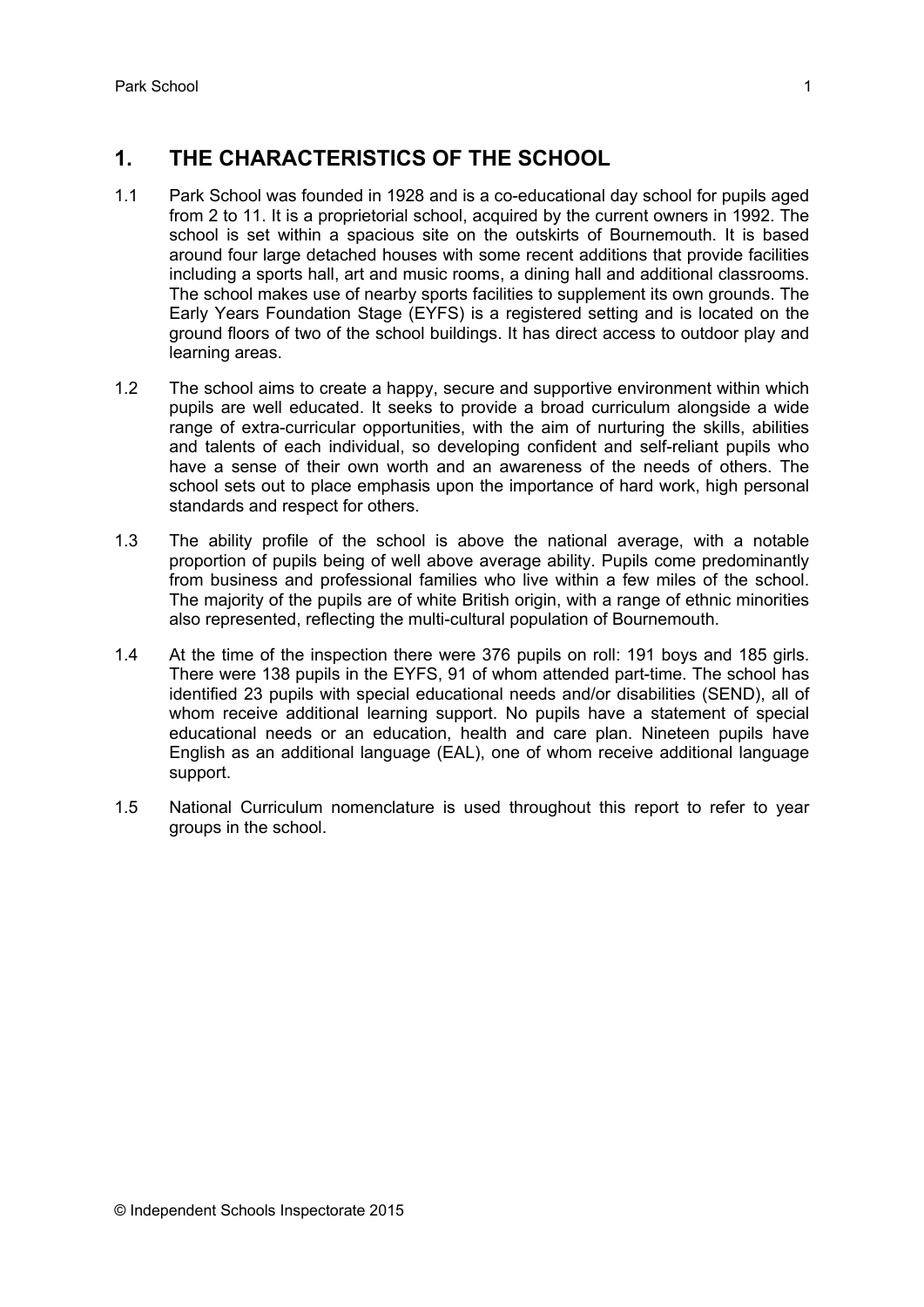# **2. THE SUCCESS OF THE SCHOOL**

## **2.(a) Main findings**

- 2.1 Park School is highly successful in meeting its aims. Pupils are well educated and their levels of achievement are excellent, both in academic work and other activities. They make an excellent start in the EYFS and develop a positive attitude towards learning which they retain in making good progress as they move through the school. Pupils are articulate and they work well individually and with others. In their pre-inspection questionnaire responses, a very small minority of parents felt that there is insufficient challenge for the most able pupils. Inspectors found that there are very effective systems to identify these pupils and those with SEND, and in almost all lessons both groups are given appropriate work and support. Most pupils gain places at highly selective independent and maintained senior schools and many win scholarships. The excellent curriculum covers all required areas of learning and pupils of all ages benefit from a stimulating range of extra-curricular experiences. Children in the EYFS use the main information and communication technology (ICT) suite, but currently do not have appropriate ICT facilities in their own classrooms. Pupils benefit from excellent teaching by well-qualified and experienced staff who motivate them with their own enthusiasm. Staff in the EYFS are skilled in identifying and developing children's' interests and in fostering their natural curiosity, although they do not always allow children sufficient time to answer open-ended questions.
- 2.2 The pupils' personal development throughout the school, including in the EYFS, is excellent. They develop into confident and considerate young people who are very well prepared for the next stage in their lives. Pupils respect others and their different beliefs and views. They show a clear understanding, appropriate to their age, of fundamental British values. However, coverage of the personal, social and health education (PSHE) scheme of work is variable. Pastoral care is excellent and pupils feel valued and well cared for, and they have a range of staff they can turn to should the need arise. A very small minority of parents and pupils felt that the school does not deal well with bullying. Inspectors scrutinised records and found that any incidences were dealt with promptly and sensitively, and in interviews pupils confirmed that bullying is very rare and immediately addressed by staff. Relationships between staff and pupils and amongst the pupils themselves are warm and respectful. The pupils' behaviour is outstanding at all times. A small minority of pupils felt that sanctions are not always fairly applied. Inspection evidence did not support this view. Inspectors found that the school council enables pupils to express their opinions, which are listened to by the school and frequently implemented. All staff receive training in child protection and the school maintains good links with local agencies. Arrangements for safeguarding, including safer recruitment, are secure, and health and safety policies and procedures are excellent. Lunches do not offer the pupils any choice and the menu lacks options for fresh fruit and vegetables.
- 2.3 Governance is excellent, and the proprietor has effective oversight of the school, including the EYFS. Regular visits to the school and communication with senior managers ensure that the proprietor has very good insight into the day-to-day workings of the school. Prudent financial management has facilitated judicious investment in resources and school buildings. Leadership and management are excellent and provide clear educational direction, although monitoring of standards is not sufficiently regular to ensure that issues identified are promptly resolved. The recommendations of the previous inspection have been addressed. Links with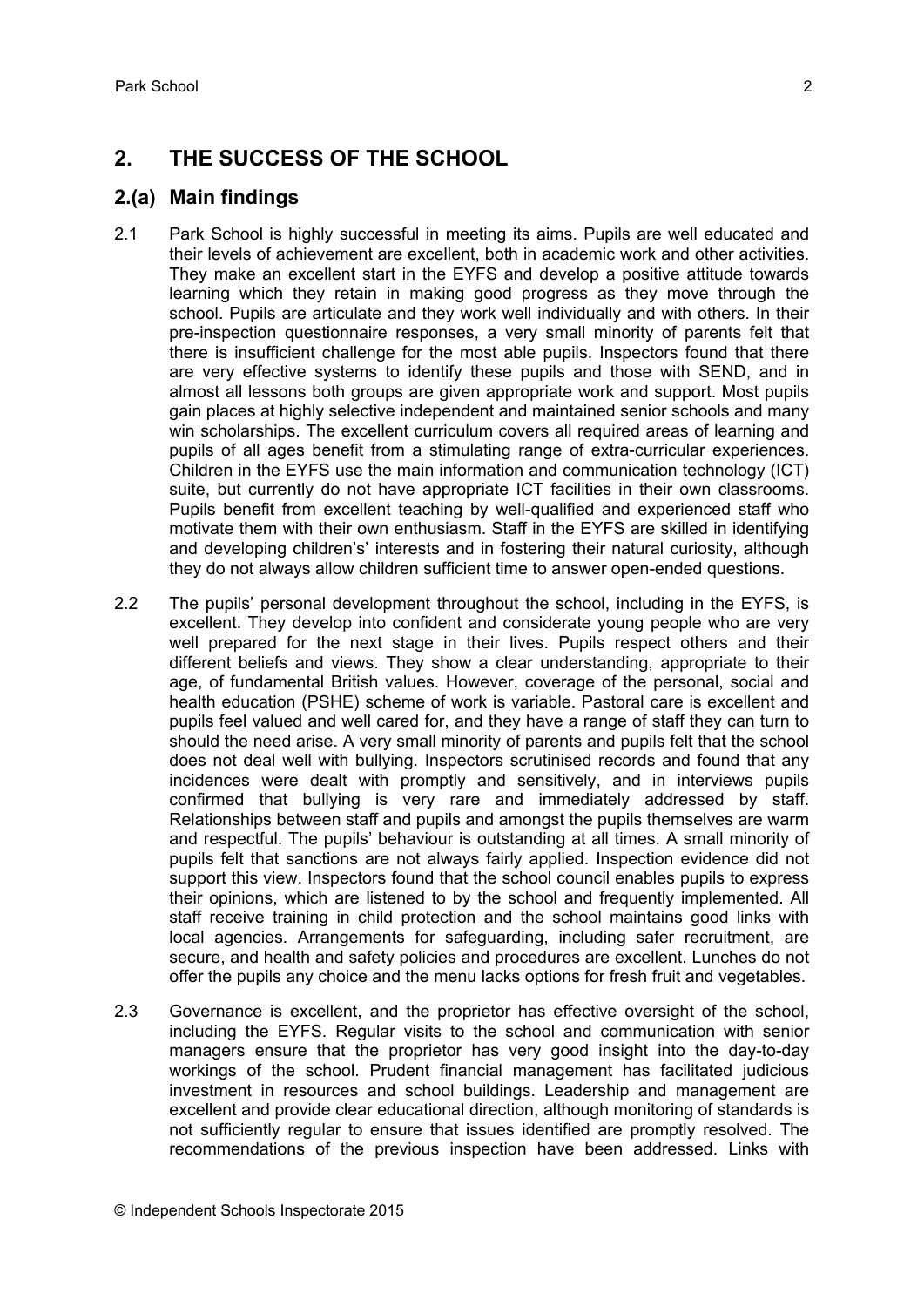parents are excellent, with almost all saying that they support the work of the school and feel that they are involved and that their children are happy and safe.

#### **2.(b) Action points**

#### **(i) Compliance with regulatory requirements**

- 2.4 The school meets all the requirements of the Education (Independent School Standards) Regulations 2014.
- 2.5 See the end of the Early Years Foundation Stage section 6 for the inspection findings in relation to the requirements of the Childcare Act 2006 for children under three.

#### **(ii) Recommendations for further improvement**

- 2.6 The school is advised to make the following improvements.
	- 1. Provide fresh fruit and vegetables or salad at lunchtime on a daily basis.
	- 2. Increase the regularity of monitoring to ensure greater consistency of standards across subjects and years.
	- 3. Ensure that PSHE is covered more comprehensively in all year groups.
	- 4. In the EYFS ensure that all children have adequate time to use their problemsolving and critical thinking skills when answering open-ended questions.
	- 5. Ensure that there are suitable ICT resources in the EYFS classrooms to enable all children to develop skills for the future.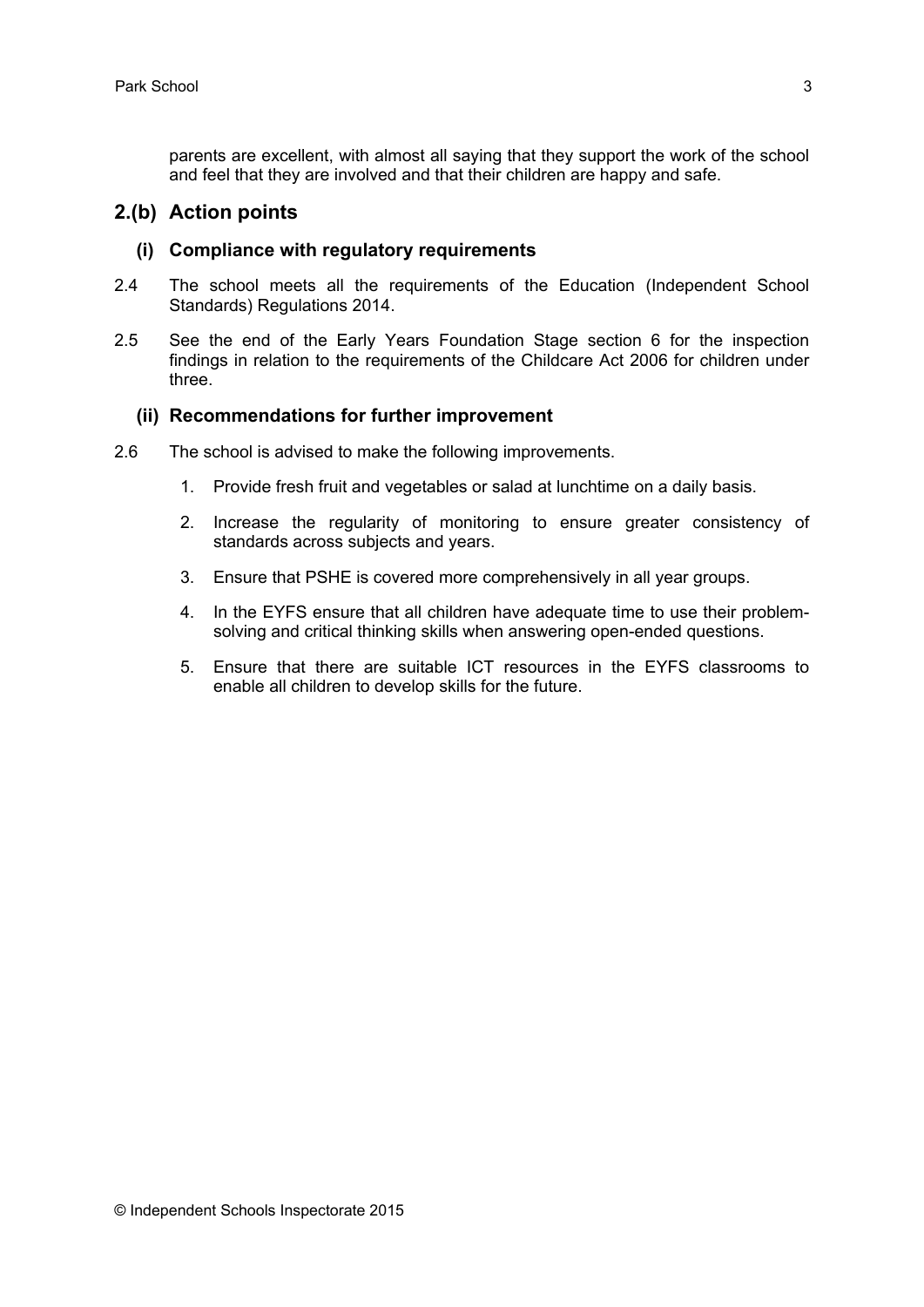# **3. THE QUALITY OF ACADEMIC AND OTHER ACHIEVEMENTS**

## **3.(a) The quality of the pupils' achievements and learning**

- 3.1 The quality of the pupils' achievements and learning is excellent.
- 3.2 Pupils throughout the school are extremely well educated in accordance with the school's aim for them to be well rounded and understand the importance of hard work. They pursue high standards in all areas of their work and appreciate the opportunities provided by the school in music, drama and sport. They listen attentively both to their teachers and to each other, for example in a Year 1 religious education lesson where they learned about Christmas in Victorian times and were able to ask and answer questions confidently. Pupils read extremely well for their age and have excellent cursive handwriting and presentation skills. Mathematical and scientific skills are highly developed, with the more able pupils making wellreasoned links between current and previous learning. Pupils of all ages and abilities converse confidently and are eager to contribute in lessons, and they develop very effective reasoning skills.
- 3.3 Pupils' achievements in their extra-curricular activities are excellent. They have competed very successfully in local and national sports competitions, music festivals and drama examinations, reflecting the school's aim to develop the special abilities of individuals. Achievement in music, notably the jazz band, orchestra and choir, is of a very high standard, and every year pupils achieve distinctions and merits in music examinations, with several reaching grade 5 before the end of Year 6. Many pupils take speech and drama examinations and have high levels of success, with all achieving a distinction or merit in 2014. They enjoy their lessons, working with enthusiasm and focus.
- 3.4 The following analysis uses the national data for the years 2011 to 2013. These are the most recent three years for which comparative statistics are currently available. Results in national tests at the age of 11 have been well above the national average for maintained primary schools, indicating that pupils make progress that is good in relation to the average for pupils of similar abilities. Pupils are highly successful in competitive entrance examinations to local maintained grammar or independent schools, with a significant number gaining scholarship awards in a range of areas.
- 3.5 Able, gifted and talented pupils achieve highly because they are offered appropriate challenge in lessons and are provided with many opportunities to work independently. The achievement of pupils with SEND or EAL is excellent because they are supported both in class and in additional sessions, which enables them to make considerable progress from their starting points.
- 3.6 Throughout the school pupils have highly positive attitudes towards learning. In the best lessons their progress is rapid and they are highly productive both in individual work and in co-operation with others. Pupils show very high levels of self-motivation and self-confidence. They are enthusiastic in their participation in lessons, keen to answer questions and suggest ideas. They settle to their work quickly and persevere, sustaining high levels of concentration at all ages. Pupils take great care and pride when producing a piece of work, as seen in a wide range of work across all subjects and years. They behave very co-operatively in class and are keen to show initiative. The highly constructive relationships with their teachers contribute significantly to the pupils' excellent achievement.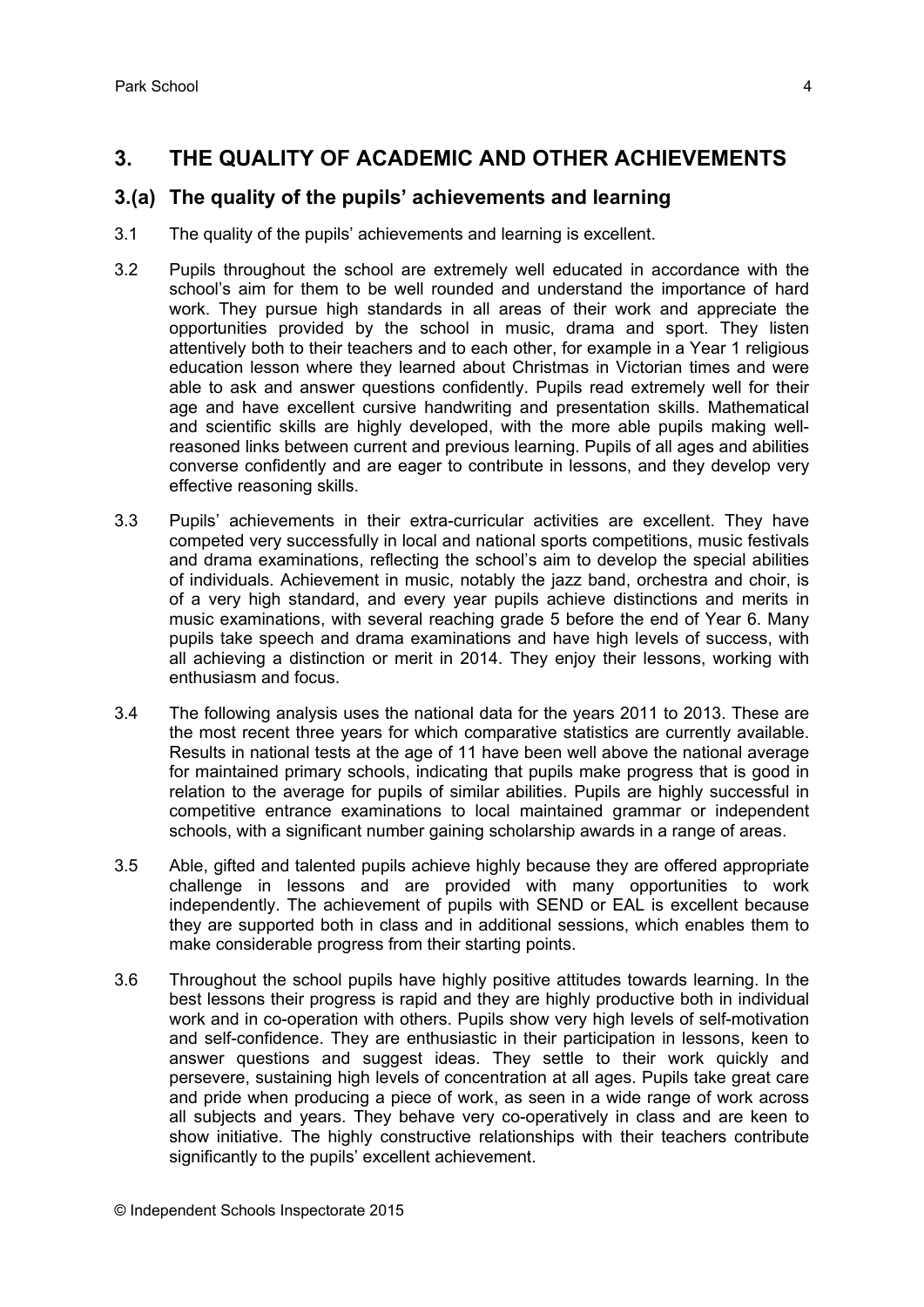## **3.(b) The contribution of curricular and extra-curricular provision**

- 3.7 The contribution of curricular and extra-curricular provision is excellent.
- 3.8 The school provides a curriculum that is commensurate with its aims, enabling pupils to acquire the expertise that they need for the opportunities, responsibilities and experiences of senior school and adult life in modern British society. As the overwhelming majority of parents agreed, the curriculum meets the needs of all ages and abilities, with appropriate levels of challenge and support offered to every pupil.
- 3.9 The curriculum covers the required areas of learning effectively and is further enhanced by specialist teaching and facilities available in music, physical education (PE), art and design, drama and games. These provide an excellent range and breadth of experience for pupils to extend their learning opportunities and develop skills and talents. Since the previous inspection the provision for ICT has improved considerably, with a newly refurbished suite and technical support available and a curriculum that is becoming firmly embedded into all subjects, thus addressing a recommendation made at that time.
- 3.10 A strong emphasis is placed on numeracy and literacy, which provides a strong foundation for the pupils' learning to develop well across the breadth of the curriculum. Reading is encouraged at all levels, supported by a well-resourced library. Staff have worked hard to implement the changes within the new National Curriculum and to further enhance the already established curriculum. Curriculum plans promote the development of subject-specific skills and ensure that the syllabus is consistently covered by all teachers. A balanced timetable offers pupils much to interest and excite them, and encourages them to develop as confident and enquiring learners.
- 3.11 Curricular support in the form of the Accelerated Learning Department for those requiring additional help is strong, and the systems for identifying and supporting pupils work well. Those pupils identified by the school as having SEND benefit from one-to-one teaching. Pupils identified as being able, gifted and talented are well catered for both in lessons and in activities out of class, including opportunities to excel through academic and extra-curricular clubs.
- 3.12 Provision for PSHE is accessible through a detailed and effective plan that actively promotes fundamental British values such as democracy. However, its implementation is variable across year groups.
- 3.13 The academic curriculum is enhanced by the excellent programme of extracurricular activities that provide high quality opportunities for pupils to develop their skills and learning in many ways. Many different clubs are on offer, including a range of sporting activities, music, drama, ICT, gardening, art and design, and Spanish. Some of these activities enable the pupils to go on to achieve a very high standard in their chosen areas of interest, with notable success in karate, tennis, table tennis, athletics and badminton.
- 3.14 Excellent local sports facilities are used, along with specialist games coaching. The curriculum is enriched through numerous educational visits, both day and residential, and by visitors to the school, who address pupils without bias or partisan views.
- 3.15 Community links are well established; pupils are active with their charitable work. Money that has been raised recently has been donated to a range of local, national and international charities.

© Independent Schools Inspectorate 2015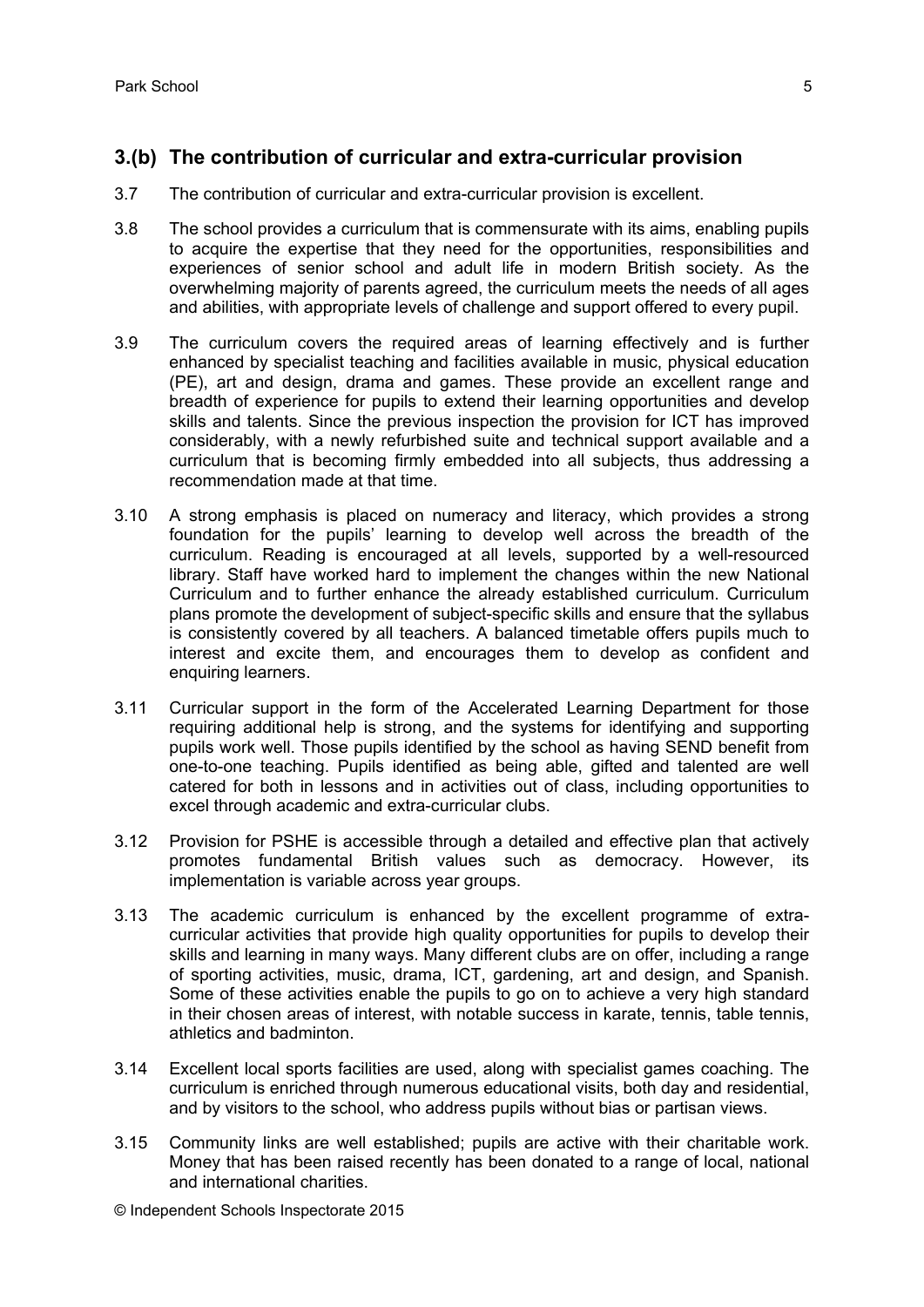## **3.(c) The contribution of teaching**

- 3.16 The contribution of teaching is excellent.
- 3.17 Teaching promotes pupils' progress and supports the aims of the school well. Planning takes into account the needs of pupils and so strongly promotes the progress of those of all abilities. Specialist teaching in several subjects and activities enhances the knowledge and expertise available to pupils. Pupils confirm that their teachers help them to learn and, while encouraging them to think for themselves, that they also provide individual support when needed. Teaching promotes respect for and tolerance of others in a balanced, non-biased manner. In the best lessons observed, thorough planning and variation of tasks according to the range of abilities showed the teachers' strong understanding of each individual pupil's needs.
- 3.18 Pupils benefit from the enthusiasm, commitment and good subject knowledge of their teachers, which foster their interests and enjoyment at all levels and enhance their learning experience. The pace of lessons is brisk and purposeful, allowing pupils to make rapid progress. Most lessons seen provided exciting opportunities for pupils to think and work independently or collaboratively and creatively as a team. In a Year 4 art lesson pupils were asked to describe a picture for another pupil to replicate, so testing their use of descriptive instructions. All classrooms are equipped with whiteboards that are effectively used by the teachers, such as in a Year 6 literacy lesson on the use of complex words which included an interactive presentation.
- 3.19 Marking is usually thorough, regular and positive, although it is variable in standard. The best examples provide pupils with praise and encouragement, as well as clear guidance and target setting. Pupils value and appreciate feedback and have an excellent understanding of both its meaning and resulting opportunities for future progress.
- 3.20 Displays throughout the school are vibrant and inspiring and include some excellent artwork, which helps to showcase pupils' work and promote creativity. The classrooms are stimulating learning environments in which pupils are encouraged to do their best.
- 3.21 Teaching encourages pupils to be independent learners and to work things out for themselves, as seen in a Year 4 literacy lesson where they had to retell a fairy tale of their choosing, but with a twist. Pupils respond positively to working in pairs or small groups.
- 3.22 Support for pupils in class is excellent. Staff understand the needs of their class and there is clear evidence of forward thinking in their planning. Pupils with SEND or EAL are identified and well known to staff. They tailor work for them to ensure that they receive the support they need in order to progress. Teaching assistants are deployed very effectively in lessons. Provision for all abilities beyond the classroom is made, with regular extension sessions to enhance the learning and achievement of all pupils. The school has an excellent policy for able, gifted and talented pupils, recognising the importance of both identification and provision. Staff are fully aware of such pupils; their progress is carefully monitored and suitable challenge provided, as in a Year 2 mathematics practical session on capacity, where pupils were asked to estimate how much water a bottle could hold. Very good questioning encourages these pupils to think for themselves.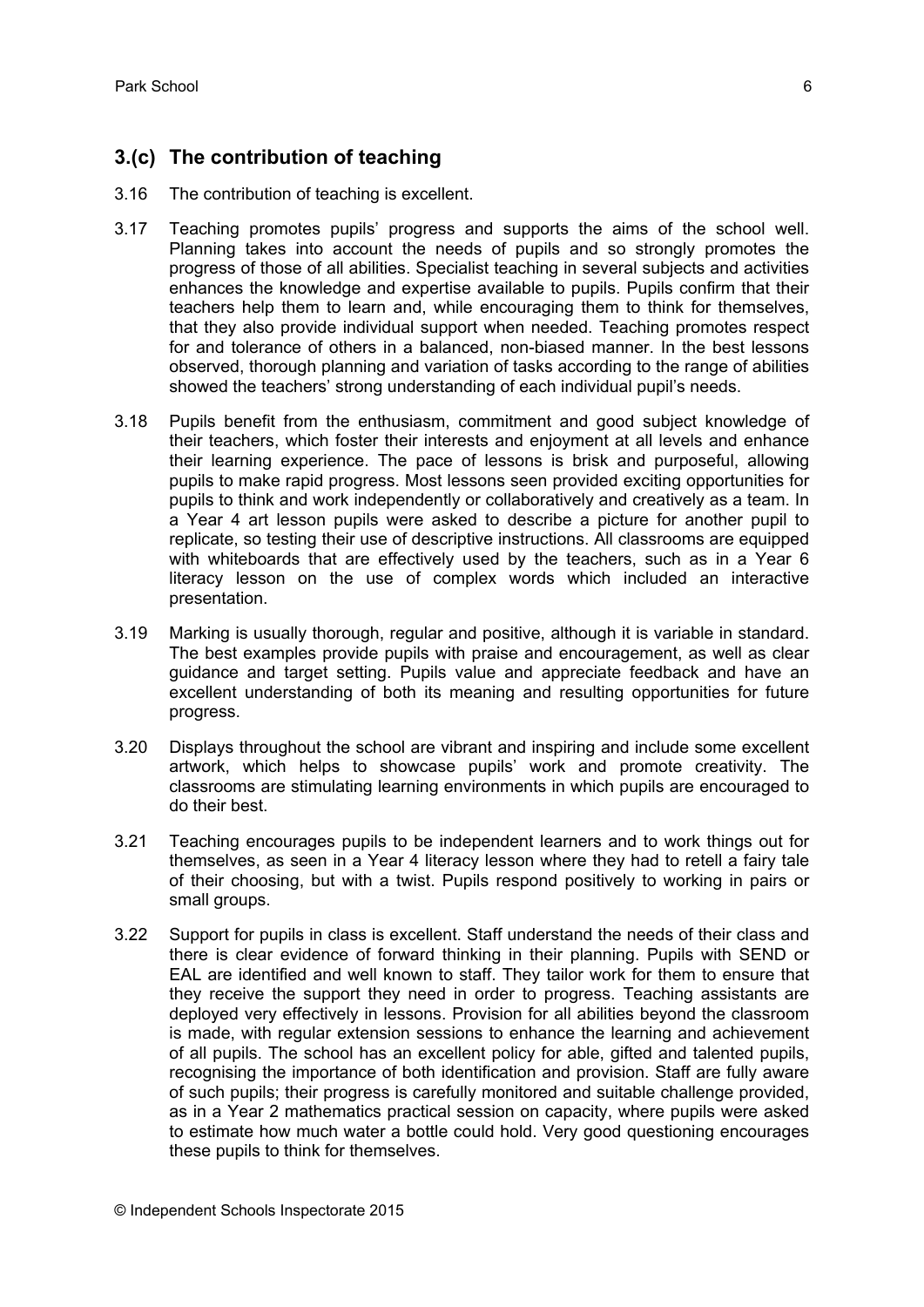3.23 The school uses a comprehensive range of assessments to monitor pupils' progress. Assessment results are rigorously analysed and stored on a centralised system to enable teachers to identify and address weaknesses and strengths, and to incorporate findings into their lesson planning and teaching methods. Individual targets are set in some subjects, providing useful personal goals for pupils. Selfassessment and peer assessment are also effectively used in some subjects to increase pupils' understanding of their achievement and progress.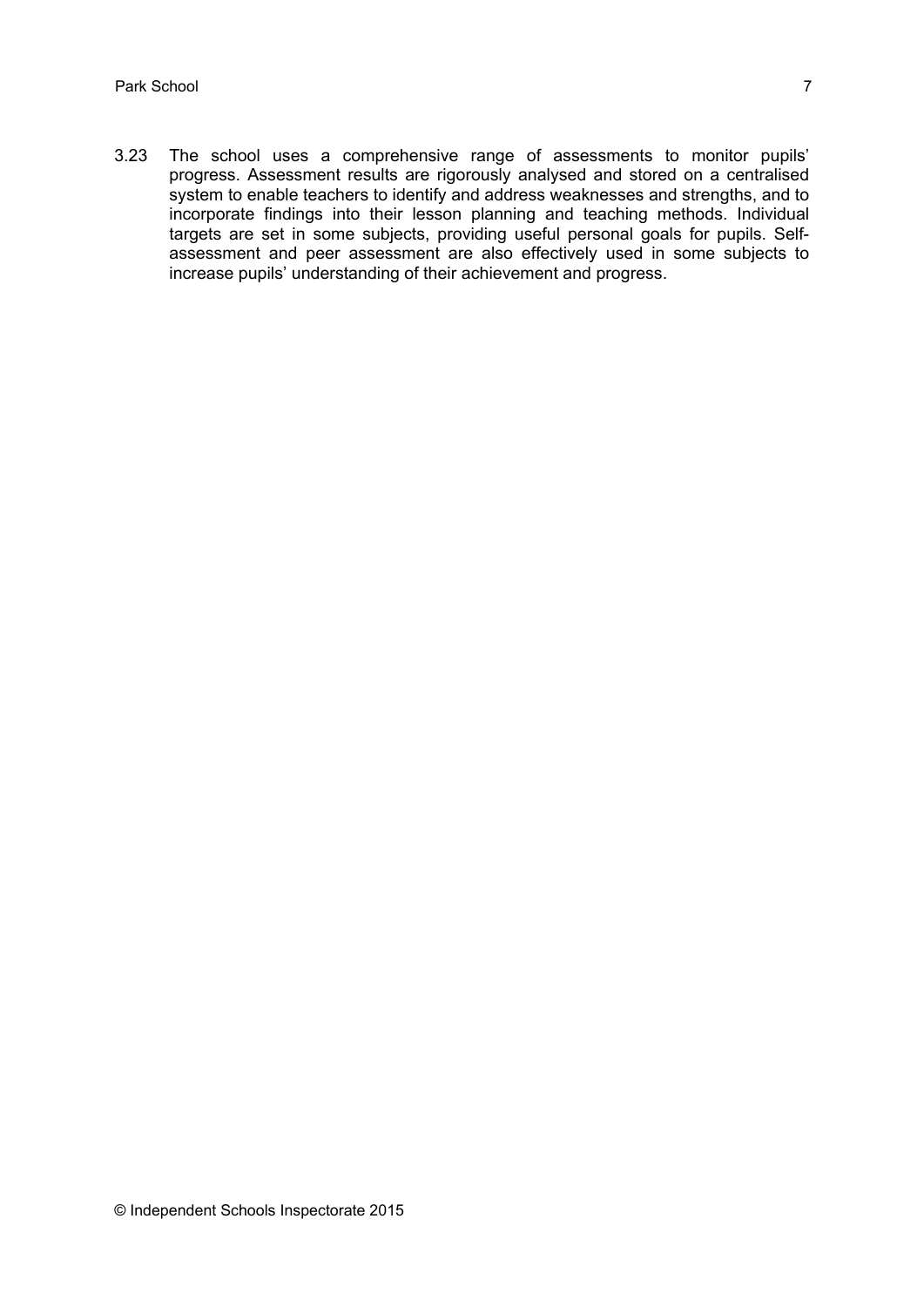# **4. THE QUALITY OF THE PUPILS' PERSONAL DEVELOPMENT**

#### **4.(a) The spiritual, moral, social and cultural development of the pupils**

- 4.1 The spiritual, moral, social and cultural development of the pupils is excellent.
- 4.2 Pupils' personal qualities develop extremely well, in accordance with the school's aims to promote a caring, sharing attitude to others and a belief that if something is worth doing, it is worth doing well.
- 4.3 Pupils' spiritual development is excellent. They have clear beliefs and values which inform their behaviour, and they demonstrate a sense of empathy and concern for others. They experience a sense of awe and wonder through their music, and they have an appreciation for the beauty of nature and the wonder of life, seen in the 'eco warriors' and the gardening club. The school provides pupils with opportunities through assemblies and visiting speakers to understand human feelings and emotions and to appreciate intangible aspects of life. Pupils pay close attention in assemblies that offer inspiration, for example reflecting on the belief of a renowned personality that music is the key to the soul. They have effective opportunities to reflect on the value of life, seen in the Book of Remembrance, which is written by the pupils and contains moving family stories of lives affected by the two world wars.
- 4.4 The moral awareness of pupils is excellent. They are able to distinguish right from wrong and to think about the consequences of their actions upon themselves and others. They are very considerate towards each other, and are able to discuss and explore their own values and be supportive of those whose values are different to their own. They behave without discrimination. Pupils talk keenly about the importance of fairness and this informs their behaviour and understanding of the significance of rules. Pupils are well aware of the needs of others beyond their school, which is seen in their commitment to charity fund raising, in which they participate enthusiastically. They develop a good general knowledge of British public institutions and traditions, and of democracy, government, and the civil and criminal law. The recent general election provided a very useful opportunity to consider the importance of the democratic process and free elections. They value the process for electing their school councillors and 'eco warriors', and speak of these positions with pride.
- 4.5 The school actively promotes fundamental British values. It has developed a comprehensive checklist to ensure that it covers all requisite areas of the statutory guidance with regard to pupils' spiritual, moral, social and cultural development.
- 4.6 The pupils' social development is excellent. Pupils of all ages readily open doors and welcome visitors. They are polite and courteous, and engage readily in conversation. They work successfully as members of a team, during lessons, sports, break times and extra-curricular activities. Pupils participate in many community activities that contribute significantly to school life, including the ecological club, school council, school newspaper and 'buddy' scheme. There are many opportunities for responsibility and leadership throughout the school. Pupils relish the opportunity to have leadership positions, such as house and sports captains in Year 6 or school councillors and 'eco warriors' from Year 1 onwards. Year 6 pupils are all prefects and have the opportunity to exercise leadership as Reception class 'buddies' and as teacher helpers. At lunchtime pupils share responsibility for serving food and clearing tables, which they undertake willingly and cheerfully.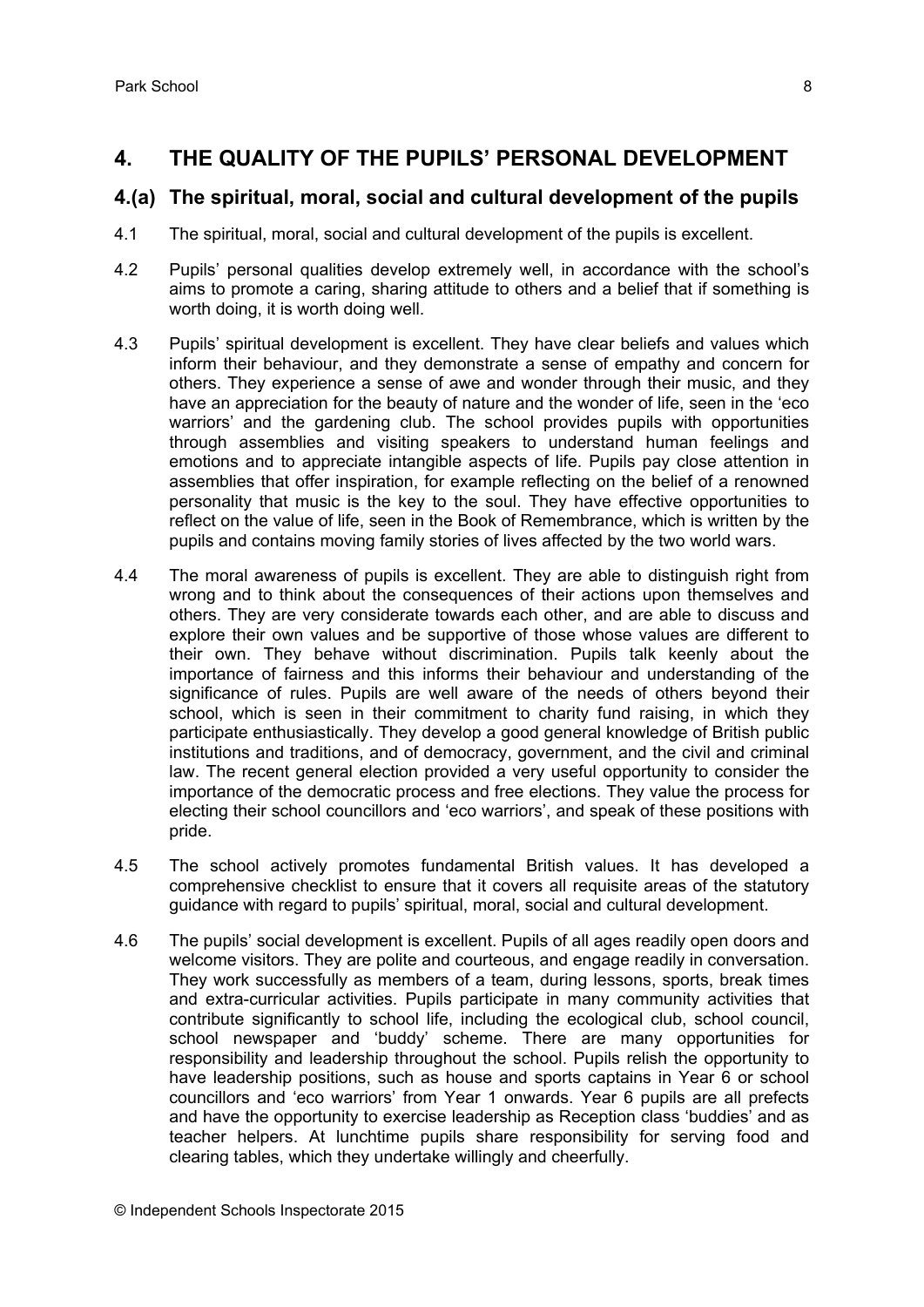4.7 Behaviour is excellent; a view supported by the vast majority of parents in their questionnaire responses. By the time they leave the school, pupils are very well prepared for the next stage of their academic journey.

#### **4.(b) The contribution of arrangements for pastoral care**

- 4.8 The contribution of arrangements for pastoral care is excellent.
- 4.9 Well-established pastoral care systems are supported by clear policies that are implemented consistently, allowing the school to very successfully achieve its aim of enabling pupils to feel secure in a caring environment. Pupils understand the procedures and in discussions stated that they know who to turn to if they have a concern. They feel confident they can talk to an adult, usually their form teacher, for help and advice. The school has a comprehensive system to monitor pupils' progress and well-being. Pupils are discussed at weekly meetings, staff duty cards are issued to monitor specific situations, and class teachers collate and formally communicate the progress of each pupil at the end of the week to the leadership.
- 4.10 Pupils are very supportive of each other and get on exceptionally well with staff. Good relationships amongst pupils are clearly evident as those from all year groups play together happily, as seen during a break time when the school jazz band played to a large and appreciative audience. Year 6 pupils are given the opportunity to be a 'buddy' to a Reception pupil, and so assist younger children in settling in while also developing their own sense of responsibility. An overwhelming majority of parents responding to the questionnaire felt that their children are well looked after by the school.
- 4.11 In responses to the questionnaires a very small minority of pupils and parents felt that the school does not deal well with bullying. In interviews pupils said that on the very rare occasions that bullying occurs it is dealt with quickly and effectively. Inspectors found that robust anti-bullying and behaviour policies are in place, and that detailed and effective records are kept of any incidents. Pupils are taught the importance of tolerance and kindness, and are made aware that bullying is unacceptable. E-safety and cyber-bullying are recognised by the school as important issues and pupils were able to discuss and show how safeguards for these are implemented within ICT and wider curricular areas.
- 4.12 Pupils are encouraged to be healthy as part of their curricular studies and enjoy taking regular exercise. They benefit from this and learn to keep themselves safe as they develop physical skills whilst using the outdoor areas, including some low obstacle equipment. Inspectors found that school meals lack choice available at lunchtime, with no fresh vegetables, salad or fruit provided.
- 4.13 The system of rewards and sanctions is clear and understood by all pupils. Merits are awarded on a regular basis and count towards an overall house total, and pupils are presented with certificates in assemblies in recognition of high levels of effort. Good work is further rewarded by showing the article to the leadership, and awards for particularly well-executed work are regularly presented in assembly. In their questionnaire responses, a small minority of pupils felt that sanctions are not awarded fairly. School records and discussions with pupils confirmed that there is no unfairness in the way behaviour is managed.
- 4.14 The pupils feel that their views are listened to, both through talking to staff on a daily basis and in the more formal setting of the school council. The house system also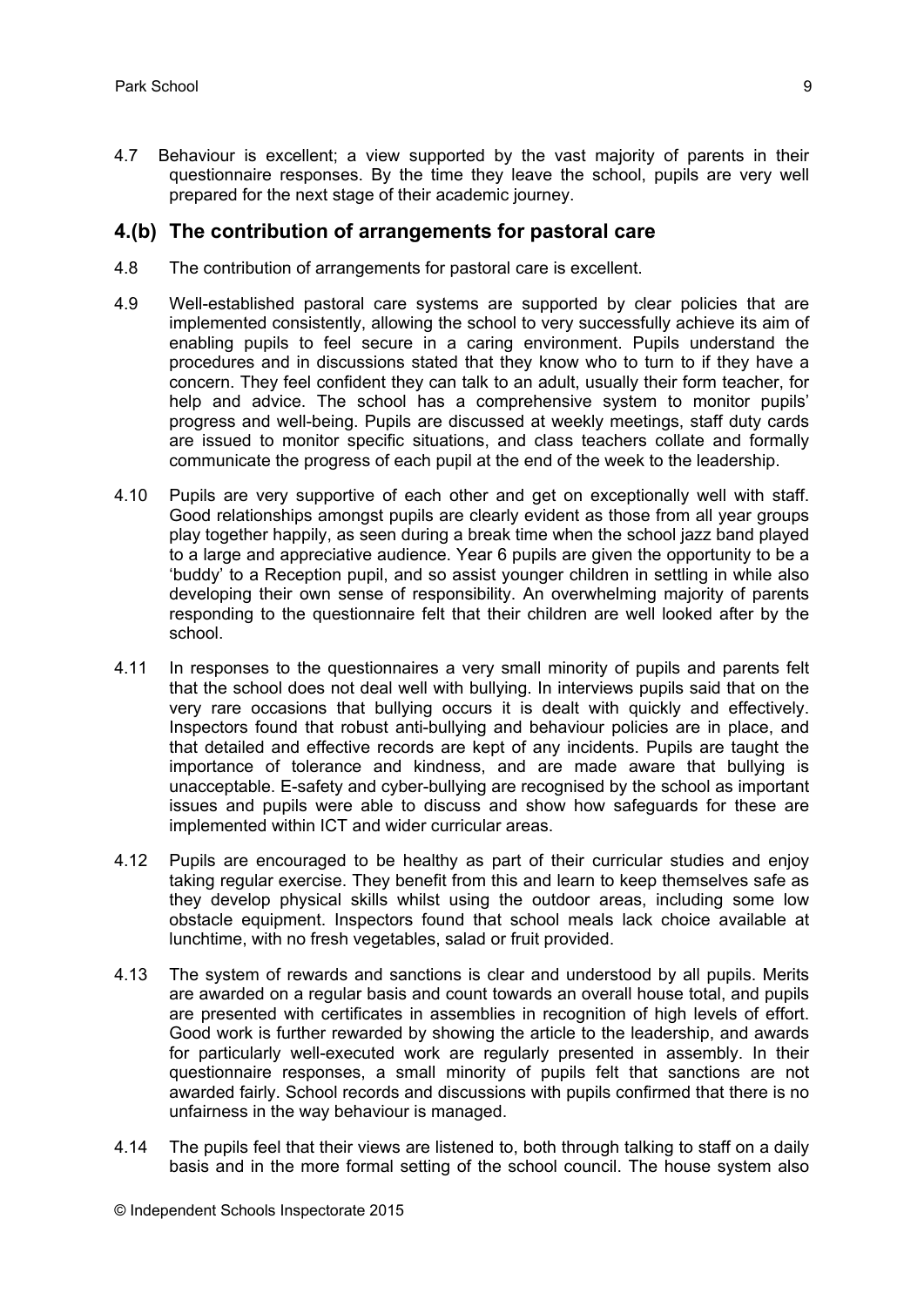encourages co-operation between older and younger pupils, while introducing a level of healthy competitiveness.

4.15 The school has a suitable plan to ensure educational access for pupils with SEND.

#### **4.(c) The contribution of arrangements for welfare, health and safety**

- 4.16 The contribution of arrangements for welfare, health and safety is excellent.
- 4.17 The school places a high priority on the safeguarding of pupils, and policies and procedures for ensuring this are strong. Excellent procedures for the safe recruitment of staff are in place and closely followed. Detailed recruitment records are kept meticulously. The commitment of staff to keeping pupils safe is evident in their relationships. The designated safeguarding lead (DSL) for child safety and his deputies have had appropriate specialist training that is kept up to date. All other staff and volunteers receive the required training, and reporting procedures are well known and understood. Records relating to concerns about pupils' welfare are carefully kept and good inter-agency links are maintained.
- 4.18 Suitable arrangements are in place to reduce the risk from fire and other hazards. Staff receive appropriate fire training, fire procedures are clear and regular drills are held. Regular checks are carried out on fire safety equipment.
- 4.19 Health and safety policies and practice are comprehensive, and are regularly reviewed. Appropriate risk assessments are in place for different areas of the school and electrical and other testing is completed regularly. All staff are aware of their role in reporting any hazards. Off-site trips and visits are carefully assessed before they go ahead.
- 4.20 The first-aid policy covers all requisite areas and provides timely and appropriate care. First-aid cupboards are located throughout the school and contain suitable supplies. Staff training, including that for those with paediatric qualifications, is regularly updated. The medical area for pupils who become ill during the day has suitable facilities, and arrangements are in place to ensure the health and safety of pupils with SEND. A record of accidents is kept accurately.
- 4.21 Admission and attendance registers are correctly maintained and stored for the required period. Any absences by pupils are suitably and promptly investigated.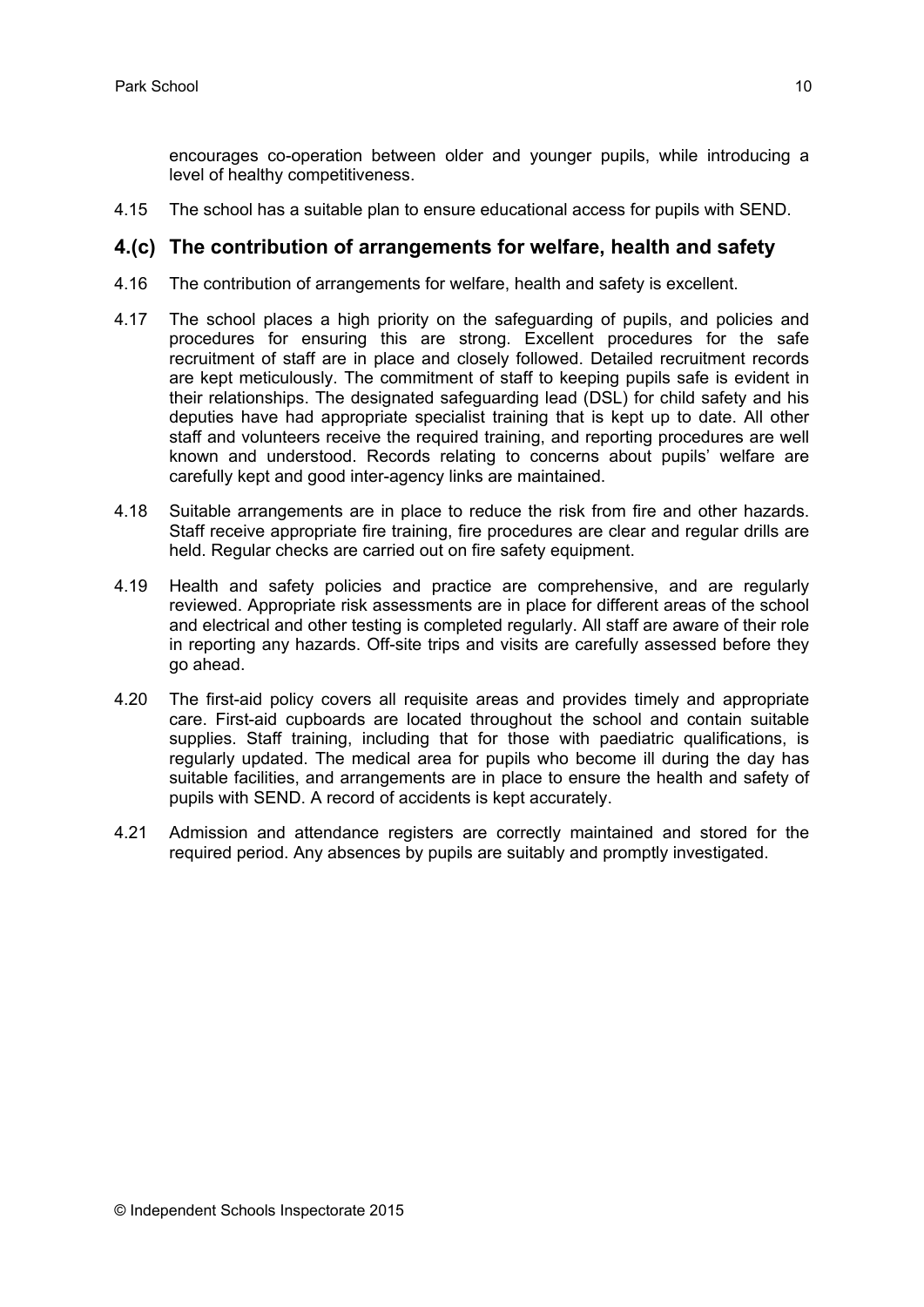## **5. THE EFFECTIVENESS OF GOVERNANCE, LEADERSHIP AND MANAGEMENT**

#### **5.(a) The quality of governance**

- 5.1 The quality of governance is excellent.
- 5.2 Through regular visits to the school and frequent communication with the leadership and other senior managers, the proprietor maintains a good oversight of all aspects of the school, including educational standards and the EYFS. As a result the proprietor is able to effectively discharge his legal and other responsibilities. Prudent financial planning and investment in the buildings and in the provision of educational resources ensure that the school has suitable facilities to offer a full and rich range of subjects and activities. The recruitment and retention of quality staff are given a high priority.
- 5.3 The proprietor, who was the head of the school for several years, has a very good insight into the working of the school. A formal system of appraisal for the current leadership offers him appropriate support and challenge. The proprietor is heavily involved in development planning. He ensures that targets for improvement are identified and that the school has clear ideas for its future development.
- 5.4 Health and safety arrangements are excellent, and an annual review of child protection policies and safeguarding procedures takes place.

#### **5.(b) The quality of leadership and management, including links with parents, carers and guardians**

- 5.5 The quality of leadership and management, including links with parents, carers and guardians, is excellent.
- 5.6 Leadership and management at all levels are successful in ensuring that the school meets its aims of providing a caring environment within which pupils can thrive and grow in confidence. This is reflected in the quality of the pupils' achievements, their excellent personal development and the high quality pastoral care evident throughout the school, which encourage an ethos of respect for others and democratic values. Pupils are very well prepared for transfer to their next school. Policies, including those for safeguarding pupils and the safer recruitment of staff, are comprehensive, and measures to safeguard pupils are thorough and carefully implemented throughout the school. All staff are appropriately trained in safeguarding, welfare, health and safety.
- 5.7 The dedicated and hard-working leadership has a clear vision for the future educational direction of the school and works with the management team to carry out effective self-evaluation, from which a school development plan (SDP) is produced that identifies areas for improvement. This is shared with the staff, who are able to make their own suggestions, and the SDP is then agreed with the proprietor. Constant monitoring of the SDP is undertaken and progress carefully recorded. Although standards of teaching and learning are monitored on an annual basis this is not sufficiently frequent to ensure that policies are universally implemented and consistently followed. The two recommendations of the previous inspection, to improve the provision of ICT and to formalise the roles and responsibilities of senior managers, have both been successfully addressed. Subject leaders now have job descriptions, providing middle management with clearly defined and understood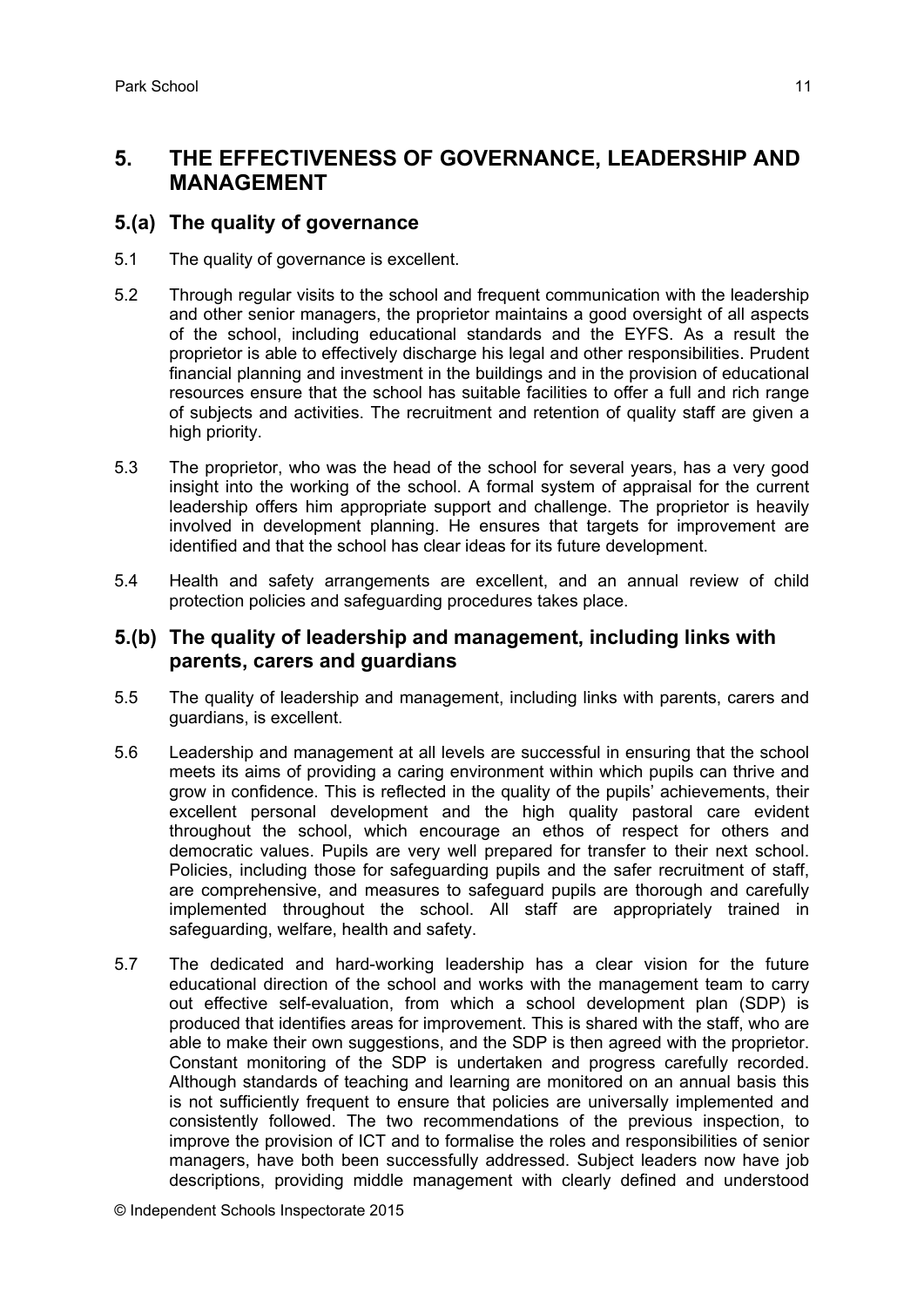responsibilities for both curricular and pastoral matters. The school is now suitably resourced with ICT equipment that is maintained by a technician and used effectively by teachers to enhance the curriculum, although the EYFS does not yet have appropriate ICT equipment within its classrooms.

- 5.8 Throughout the school, the recruitment of staff is well managed, and procedures for checking staff prior to their appointment are robust and appropriately recorded. A handbook gives staff clear and detailed guidance, and an appropriate induction process for new staff ensures that new appointees are well informed of school routines and safeguarding arrangements. The leadership conducts regular staff appraisals, which include observing staff teach. Subject co-ordinators complete an annual audit of their subjects, which includes lesson observations and an examination of pupils' work. However, there are no regular follow-up checks to ensure that areas identified for improvement have been addressed. Staff are committed and hard working. Their teamwork and mutual support are excellent and demonstrate clearly the friendly family ethos that underpins the strong leadership of the school. Teaching assistants and support staff make a significant contribution to the success of the school and are highly valued. All staff are suitably trained, with regular updates, in child protection, first aid, and health and safety so that they meet the needs of all pupils. The DSL and his deputies receive appropriate training. The vast majority of parents are happy with the quality of the school's leadership and management. The school's buildings and facilities are well maintained and provide pupils with a pleasant learning environment.
- 5.9 Links with parents, carers and guardians are excellent. The success of the school's interaction with parents is reflected in their highly positive responses to the preinspection questionnaire. Parents feel welcome and staff's visibility and accessibility are key features in the success of this partnership. Pre- and after-school care is characterised by a warm and homely atmosphere.
- 5.10 The school maintains regular, constructive contact with parents through various formal and informal means. Homework diaries are used very effectively to communicate messages between parents and form teachers. The leadership is available every morning to greet pupils and parents as they arrive, and teachers are also available before and after school on the playground to discuss any issues or concerns the parents may have. Parents are encouraged to take a full part in the education of their children. The school newspaper, *The Talking Turnip*, was introduced in the current academic year. Named, designed and written by the pupils, the newspaper is an excellent vehicle to celebrate the successes of the school. The content regularly includes examples of work, key dates and the latest news from around the school.
- 5.11 Parents are highly satisfied with the education provided for their children, as indicated in their responses to the questionnaire, with almost all saying that they would recommend the school. They were particularly pleased with the provision for individual needs and the pastoral care their children receive. Parents feel confident that the staff know their children very well.
- 5.12 A very small minority of parents felt that concerns are not dealt with. A thorough scrutiny of documentation shows that all concerns are dealt with promptly and sensitively, and are usually resolved quickly and informally. The efficient and courteous school office answers parents' queries with consideration and due attention. The school's formal complaints procedure is suitable and is readily available to parents, but has very rarely been used.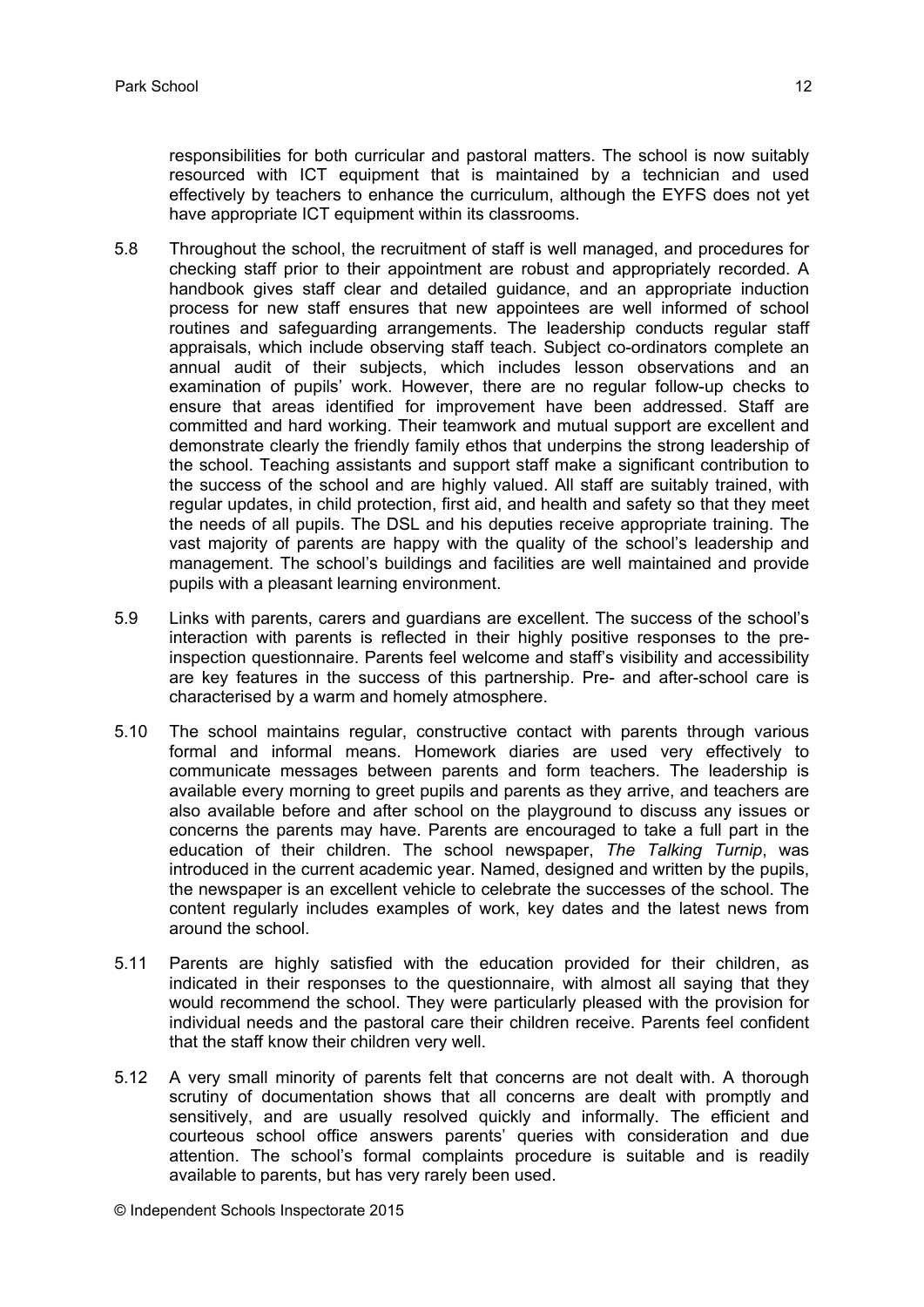- 5.13 The Friends of Park School are proactive in supporting the school, for example providing items such the boards on which the names of all leavers are recorded. Examples of its links with the school include discos, a summer fete, a 'nearly new' shop and charity days, which raise money for local and national charities in addition to supporting the school. This link is further enhanced by a range of parents' events, including quiz nights and a summer ball.
- 5.14 A detailed and evolving website, a school prospectus and an informative handbook provide parents of current and prospective pupils with all the required information about the school. This is supplemented by taster visits for prospective pupils.
- 5.15 The school provides five detailed written reports each year, which give a clear picture of a pupil's progress. Parents have an opportunity to comment on the report and to agree on next steps. In addition, regular consultations take place between parents and staff at formal parent evenings held every term.

**What the school should do to improve is given at the beginning of the report in section 2.**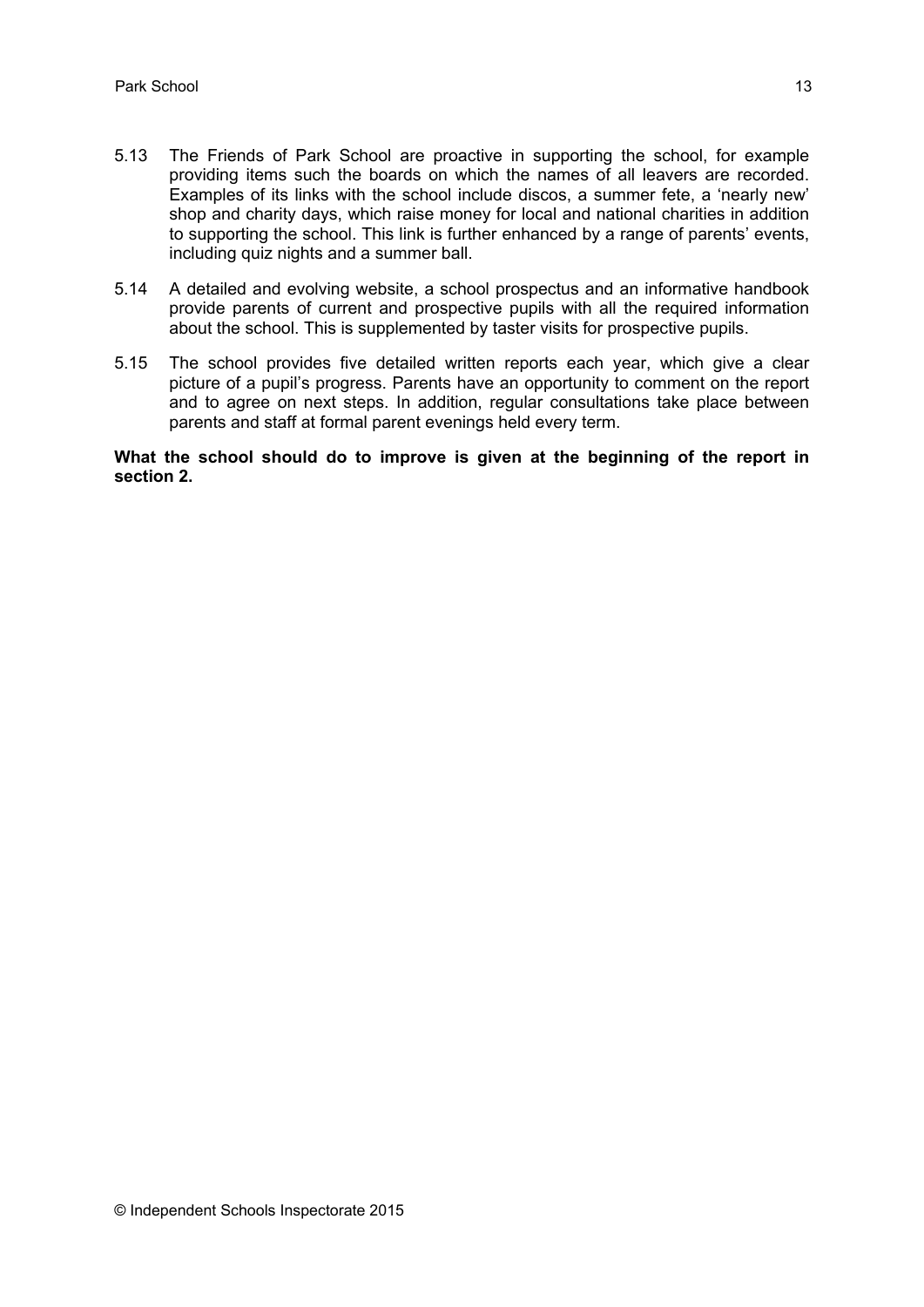## **6. THE EFFECTIVENESS OF THE EARLY YEARS FOUNDATION STAGE**

#### **6.(a) How well the early years provision meets the needs of the range of children who attend**

- 6.1 The setting makes outstanding provision in meeting the needs of the range of children who attend. Educational programmes and activities provide excellent opportunities for learning which constantly capture the children's interests. Specialist teaching for music and PE is provided for all Reception children. Outdoor provision, especially in the Nursery, is exceptional. All children, including those with SEND or EAL as well as the more able, reach and at times exceed the level of development typical for their age.
- 6.2 Staff demonstrate an excellent understanding of how children learn and provide outstanding support, enabling all children to be ready for the next stages in their learning. Adults know well all children's interests and provide for their individual needs. The development of language is given a clear priority by adults, who constantly interact with the children during daily activities. Staff are skilled in asking open-ended questions, however at times, children are not given sufficient time to consider their answers and fully show their critical thinking and problem-solving skills.
- 6.3 Excellent opportunities are provided for children under the age of three to develop their language and mark-making skills. Outdoor activities are given a high priority and children under the age of three have many opportunities to develop their physical skills when using wheeled toys.
- 6.4 For children over the age of three, a wide range of excellent activities provides opportunities for exploration, for example when playing music with household artefacts. They use their mathematical skills, for example when measuring the slide, and are provided with many opportunities during PE lessons to develop their balancing skills. They extend their learning during visits to a local beach and welcome visitors to school.
- 6.5 Adults have very strong relationships with all children. They have high expectations and skilfully motivate children to learn. High quality teaching enables children to make excellent progress, which is recorded in comprehensive detail.
- 6.6 Highly successful partnerships are established between home and school, and parents are provided with excellent opportunities to contribute to their children's interactive learning diary. Regular parents' meetings and written reports provide further excellent information. Children bring in photographs from home to support their learning and take toy bears and stickers home to celebrate their achievements. The parents' association strengthens this excellent relationship.
- 6.7 In discussions with inspectors, parents were extremely positive in their praise of the school and were particularly appreciative of the fact that they receive timely responses to their questions. In response to the pre-inspection questionnaire an overwhelming majority of parents expressed a high level of satisfaction. They especially appreciated the fact that the school achieves high standards of behaviour and that their children feel safe and happy.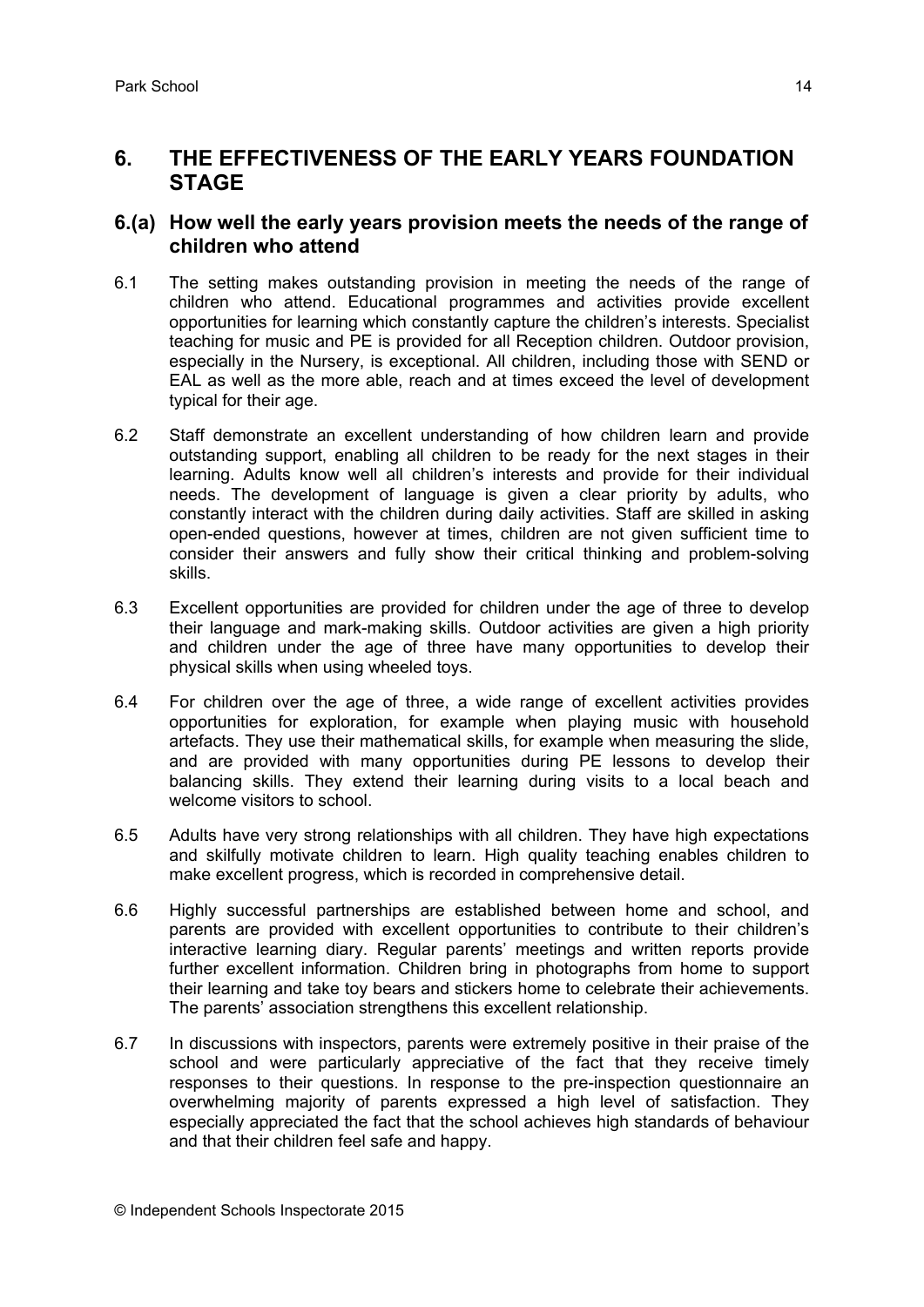## **6.(b) The contribution of the early years provision to children's wellbeing**

- 6.8 The contribution of the provision to the children's well-being is outstanding. Staff fulfil their roles as key people extremely well and provide for all children's emotional needs, ensuring that they feel secure and happy. Many opportunities are provided for children's increasing independence, such as when selecting their own resources and tidying away. A consistent approach is taken to managing behaviour and children are extremely polite and respectful.
- 6.9 Children under three are encouraged as they explore their surroundings and are supported as they make new friends. Staff ensure that all children have opportunities to join in and feel part of the group. Adults know all the children extremely well and provide excellent support. Children care for one another. Good manners are given a high priority and children are praised for their achievements.
- 6.10 Staff help children to understand healthy eating and the importance of personal hygiene and self-care. They wash hands before eating lunch and snacks, and learn how to be protected from the sun.
- 6.11 Comprehensive arrangements for transitions enable strong bonds to be formed with key people. The links between Nursery and Reception and between Reception and Year 1 are excellent, ensuring that all children feel safe and cared for.

#### **6.(c) The leadership and management of the early years provision**

- 6.12 Leadership and management in the EYFS are outstanding. The proprietor takes great interest in the provision. The setting benefits from strong leadership and staff provide excellent oversight of the educational programmes. They monitor teaching and learning very effectively. The setting meets its aim to provide an environment that is friendly, secure and supportive, and where children can work, play and succeed.
- 6.13 Staff recruitment procedures are robust and records of checks are made appropriately on a single central register. Induction procedures provide support for new staff. Regular risk assessments promote the safety of the environment and detailed policies, known by the staff, are in place to ensure that the children are well safeguarded. Accurate self-evaluation by all staff results in a shared vision and a development plan that has realistic targets, based on the children's needs.
- 6.14 Performance management and staff supervision meetings support the well-qualified staff and identify further staff training needs. For example, as a result of attending a training course about developing the outdoor environment, staff were better able to provide opportunities for creative thinking. Training in safeguarding, child protection, first aid and health and safety is up to date.
- 6.15 Excellent partnerships have been established with parents, the local authority and other outside agencies. This ensures that children with additional needs receive appropriate support.